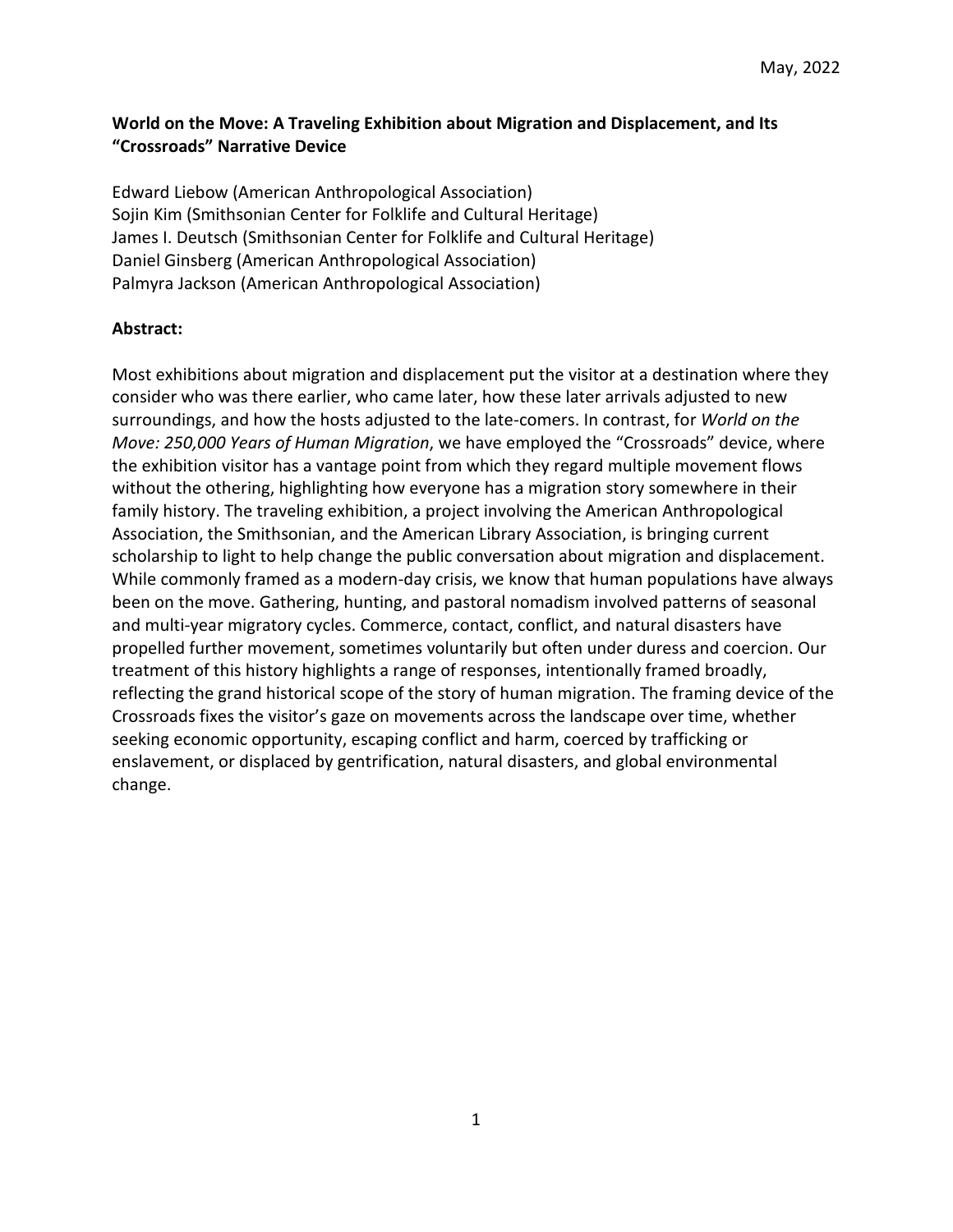

Photographer: Nell Haynes – Wherever we are, mobile phones are an essential affordance of our daily lives on the move.

# **Introduction**

*World on the Move: 250,000 Years of Human Migration* brings together the current state of knowledge about migration and displacement to reach a variety of audiences, including school children and their families, educators, and community-based organizations, aiming to reframe the ways in which we think—and talk—about migration. *World on the Move* challenges people to consider the scale, composition, and time-depth of human population movements, the ways in which research on migration and displacement have been used (and misused) to support public policy, and the lived experiences of individuals, families, and communities on the move.

We hear a great deal of talk these days about how we move around much more than we used to. We also hear about what this moving does to our communities—and it often is not good news. Economic hardships, a shortage of affordable housing, religious persecution, the threat of disease, and even the effects of climate change may force people to move. People may also move in search of economic and educational opportunity. At the end of a migrant family's journey, sometimes the reception is a hearty embrace. But the reception is not always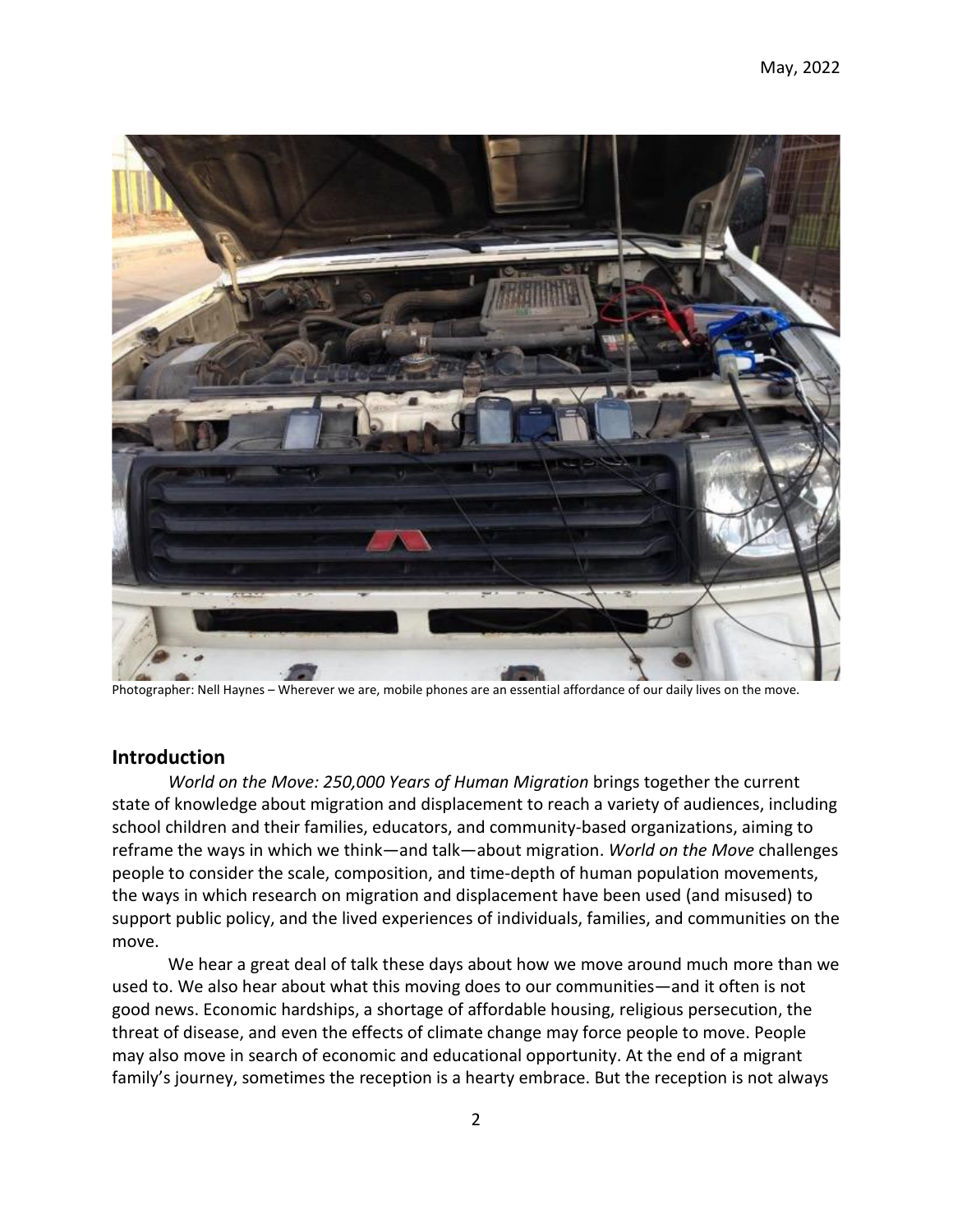with open arms. In some places, there is concern that "too many" immigrants will take away jobs, or "change the character" of a place beyond recognition.

Drawing on a wealth of case studies from across human history and the breadth of cultures, *World on the Move* aims to help people appreciate migration histories—their own and those of others. The exhibition is designed to travel to public libraries, museums, and community centers around the world for a target audience of primary and secondary schoolage visitors. As host institutions may not have educators or docents on hand to actively guide and interact with visitors, the exhibition design accommodates flexible self-navigation, with modular panel displays and accessible interactive components. Host institutions may customize their presentations with displays featuring local stories and public programs.

With this exhibition, the goal is to inspire visitors to:

- Be curious about the long history of human migration
- Appreciate the complexity and diversity of migration stories
- Recognize that migration is a shared human experience
- Feel safe to discuss issues surrounding migration
- Share migration stories with family members, neighbors, and friends
- Feel proud of their family's migration stories
- Gain greater empathy toward migrants in their communities and elsewhere
- Ask critical questions about migration
- Consider their beliefs and opinions about migration

One may notice that the goals are as affective as they are cognitive. In other words, the exhibition does not directly ask visitors to identify the migration routes through which humans have come to populate the world, or the types of evidence that have enabled researchers to recreate these routes, as a classroom teacher might do. Instead, we mean for visitors to *be curious, appreciate complexity, share stories,* and *feel proud.*

#### **Prevailing Exhibition Narratives**

Our narrative approach differs from the typical exhibition narrative structure. Most public exhibitions focusing on migration and displacement use a geographic reference frame involving places of origin and destination, with a narrative that emphasizes the destination as the receiver and host of successive waves of new arrivals. At France's National Immigration Museum in Paris, for example, the central problem of the long-term exhibition on display is one of "how to represent two centuries of immigration in France?" The exhibition invites the visitor to follow the main steps of the path that immigrants experience in adapting to a new home in a sometimes welcoming, more frequently hostile France.

At Britain's Migration Museum in Manchester, the prologue label text sets the tone of the exhibition by quoting Robert Winder's *Bloody Foreigners: The Story of Immigration to Britain*. Winder observed, "Ever since the first Jute, the first Saxon, the first Roman and the first Dane leaped off their boats and planted their feet on British mud, we have been a migrant nation. Our roots are neither clean nor straight, they are impossibly tangled."

And in the United States, the Smithsonian's National Museum of American History presents *Many Voices, One Nation*, a long-term exhibition that takes visitors through a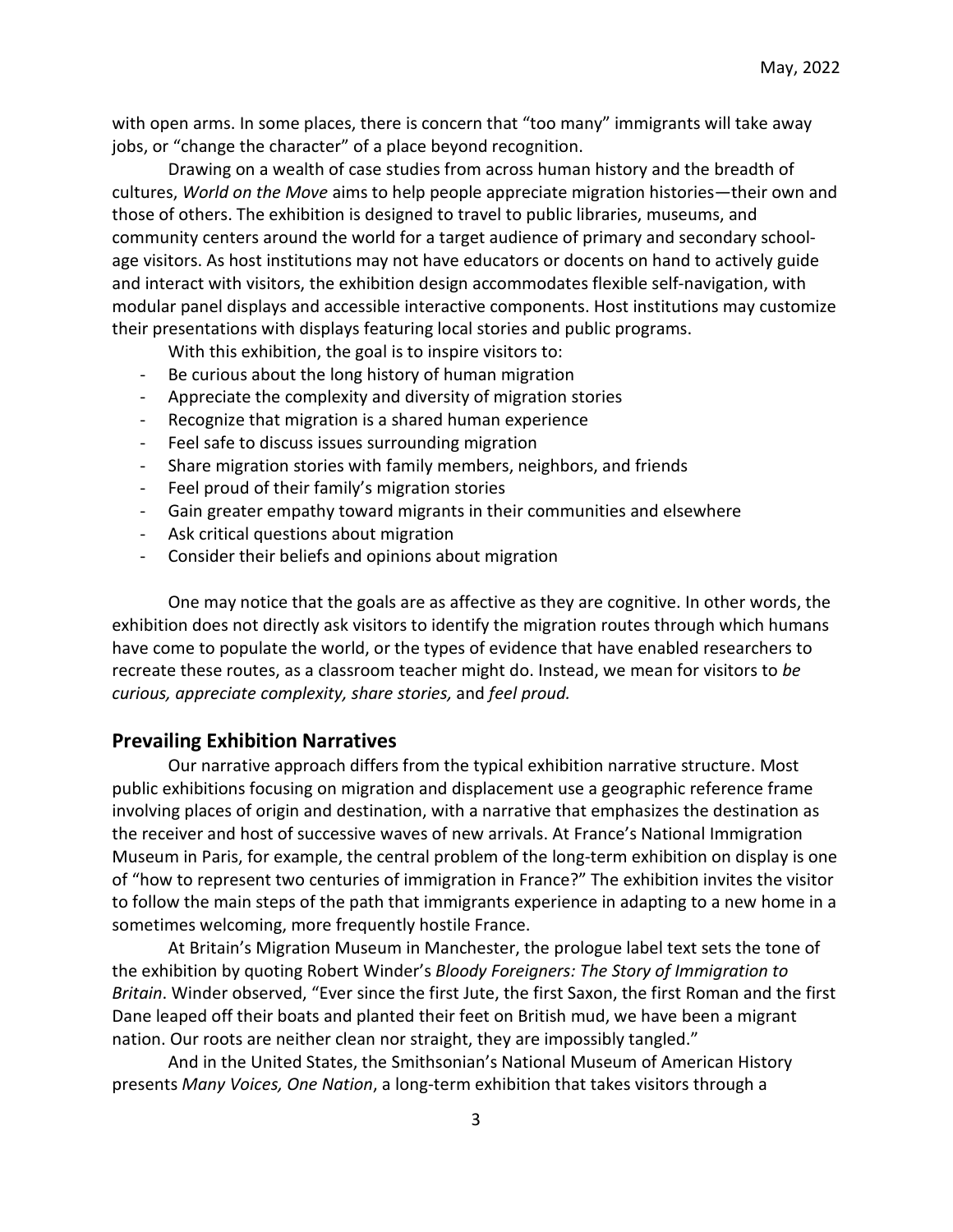chronology of migrants "settling in" and "unsettling" America. It advances a narrative of diverse populations blending or co-existing in service to the project of nation building.

As a traveling exhibition, *World on the Move* is not tied to a home institution and is not committed to tell the story of any particular region. Instead, it takes a more encompassing view that centers less on one specific place, and more on the patterns and processes of migration and displacement. It is necessary to complicate the orderly sense of place and time packed into this narrative structure. The exhibition resists the framing that begins with a privileged "we," most typically corresponding to the imagined community of a nation-state, and the challenges presented by the arrival of a foreign "they." And it calls attention to the way such stories often rely heavily on a rational choice-making model of individual decision-making to account for when, where, and why people move.

The linear narrative structure—people come from there (a place of origin) and move here (a destination)—does not account for cyclical movement over seasonal, annual, lifetime, and inter-generational patterns. It cannot neatly account for agricultural and construction workers who shift locations with short-term employment prospects, for children who shuttle between rural and urban family members along with the yearly school calendar, for retirees and pensioners who divide their time between places, or who relocate for care-giving or cost of living accommodations, or for refugee and asylum seekers who retain a strong inclination to return—or enable their children to return once conflict subsides.

The use of "push-pull" factors to explain migration dismisses altogether the coercive conditions of enslavement and trafficking, while discounting the widely prevalent circumstances in which the social production of vulnerabilities leaves individuals and families with no good options. Our decisions to move are usually influenced by forces beyond our control, such as where and when we were born and what political, economic, and environmental conditions are like in our area. Migrants are often forced to choose between equally bad options. Stay and you may face difficulties and danger. Leave and you may face an uncertain future in a place you know nothing about and where you know no one.

A narrative that involves the origin/destination binary, when coupled with the push-pull rational choice model, reinforces inequities that must be named. It reinforces the structure of hierarchies—people from some places of origin and for selected reasons are more worthy than others of a welcome reception at their intended destination. In a world where nearly everyone has a story of migration or displacement somewhere in their family history, we believe that it is time to change the narrative and the public conversation to better understand our own stories and the stories of others.

# **The "Crossroads" Narrative Device**

For *World on the Move*, "Crossroads" has been chosen as a narrative device to tell the story of migration and displacement from a different, and hopefully thought-provoking, perspective. Crossroads are intersections where people from different places meet. Crossroads also symbolize connections between cultures and moments when crucial decisions are made. Placing exhibition visitors at selected crossroads affords them a vantage point from which to observe the gatherings and movements of people at and through an intersection. It's also an accessible concept that even people from regions not represented in the exhibition may apply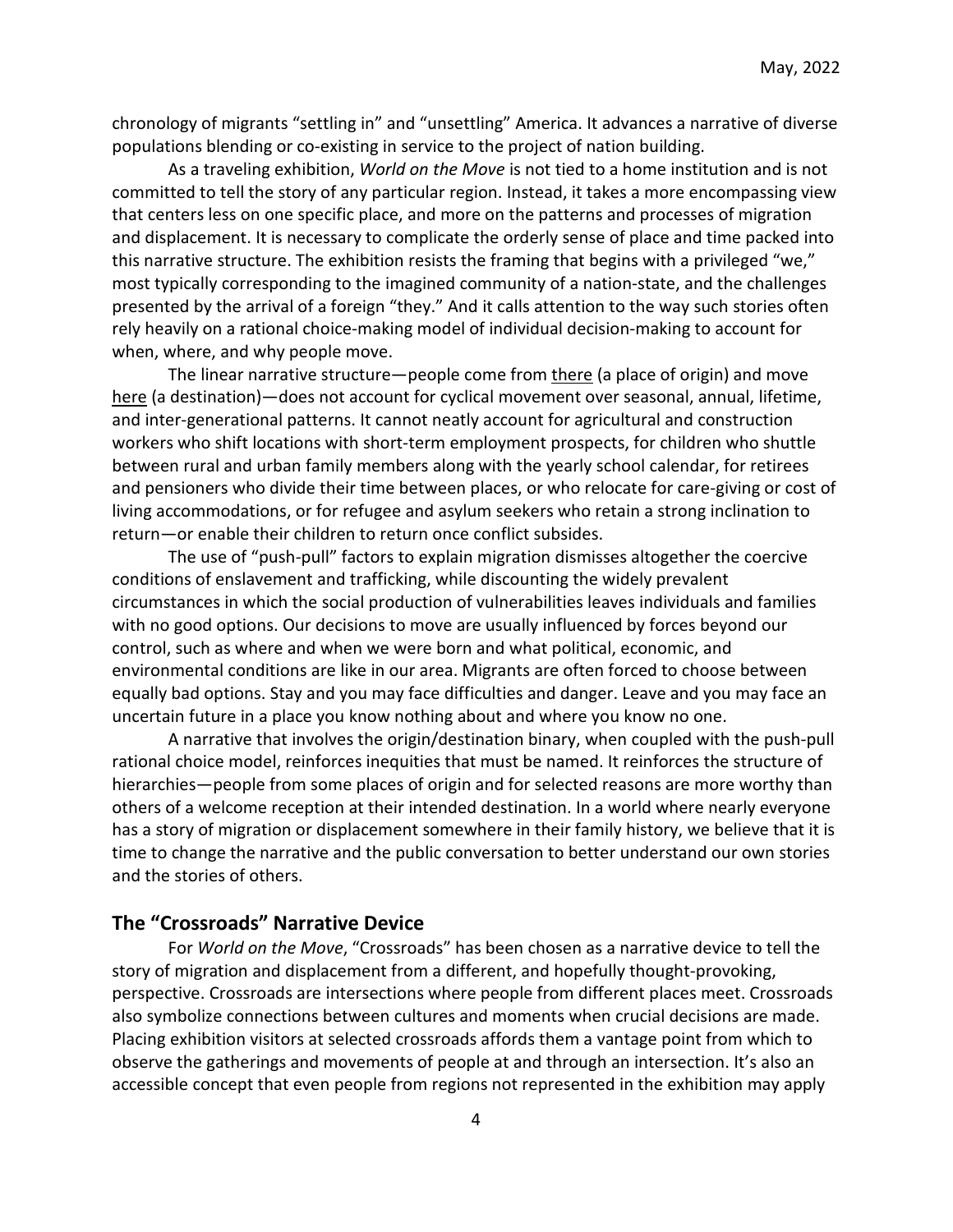to their communities and experiences.

While a fair amount of time, thought and research has gone into selecting crossroads locations, retelling their stories and curating engaging illustrations of them, we recognize that no amount of text on a wall display will fulfill our empathy-building goals. To prompt introspection and conversation, the stories we provide are complemented by a series of interactive components that draw on the principle of *designing for empathy* (Gokcigdem, 2016), which envisions the exhibition visitor, envisioned in our case as school-age youth, developing a compassionate worldview. These activities allow visitors to respond to what they have read, tell their own stories, and record their thoughts and responses for the benefit of subsequent visitors.

The first interactive module features a world map with the continents shaded in different colors and the questions, *Where did you come from? Why did you move?* Visitors are instructed to think of a migration story in their own or their family's experience, take a token colored to match the place of origin, and drop it into an acrylic tube with the label that best fits their circumstances:

- We moved to seek a better life.
- We moved to be with family.
- We moved to escape harm.
- We were forced to move.
- We moved for another reason.
- We have always lived here.
- We have always been on the move.



*These elevations produced by Smithsonian Exhibits reflect 65 percent content and design development for the exhibition.*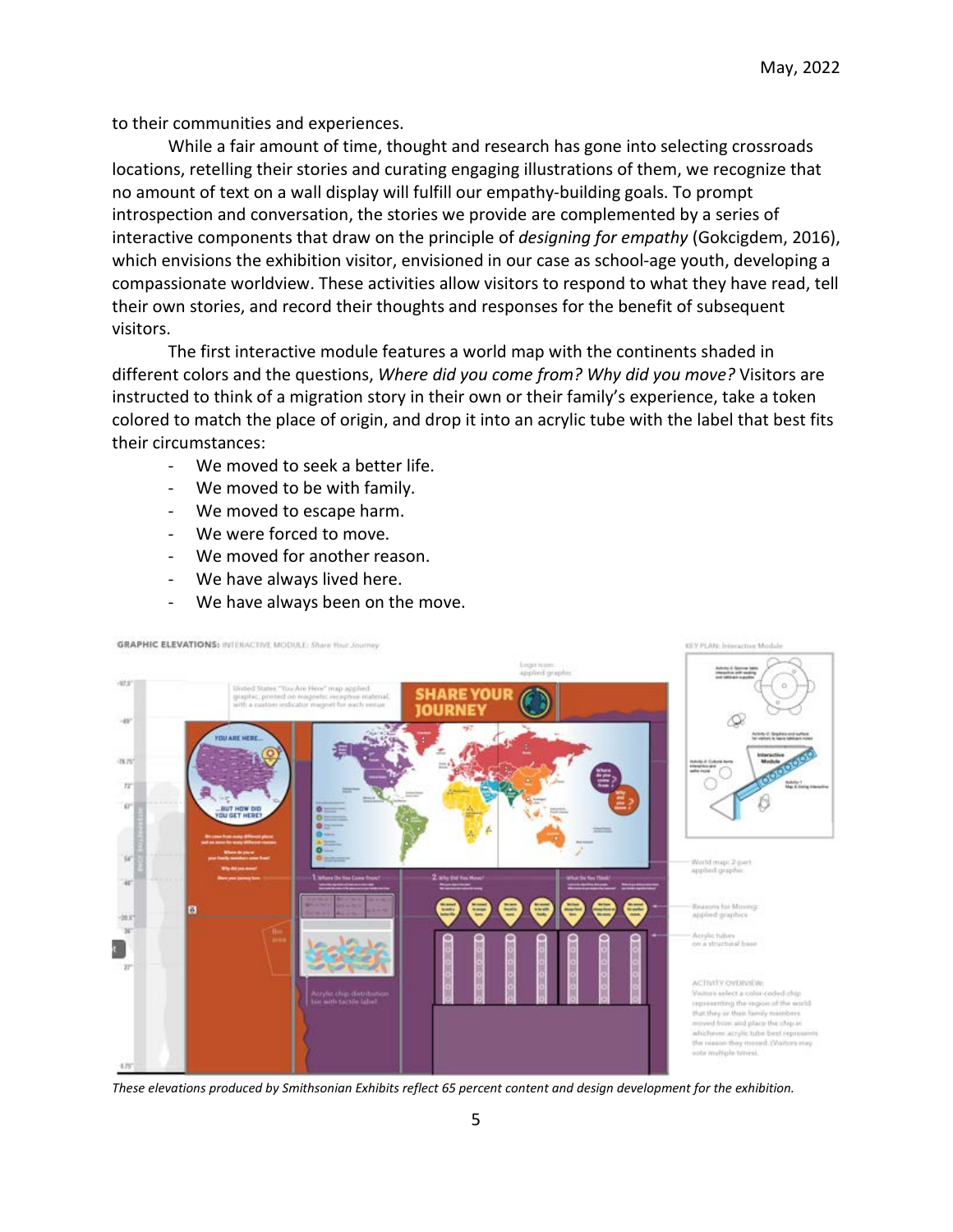When our pilot testers, high school students in Washington, D.C., came to this activity, their reflections were not limited to traditional immigrant narratives of cross-border relocation and settlement. They also spoke of families who had migrated from the American South; families who had long-time presence in D.C. and were forced to leave their neighborhood; exchange students who had moved temporarily to another country, just for the experience, before returning home; and distant relatives scattered across the globe. They also looked at the tokens that had already been placed and wondered about their friends' and neighbors' stories. The activity reveals that the visitor's hometown or current residence, wherever it may be, is itself a crossroads with its own constellation of migration stories old and new.

The second activity features a large illustration of a suitcase with the label, *What would you bring?* The panel is magnetic, and illustrated icons are available for visitors to place on it: a cell phone, a family photo album, a camping lantern, a soccer ball, a bottle of hot sauce. To make this decision, pilot testers imagined themselves in the migrant's circumstances and the difficult choices they might face. They asked us, "Why would I need a lantern? Am I planning to move or am I running away in the middle of the night?" They wanted to bring their favorite snacks to remind them of home, but at the same time realized that toothpaste and prescription medications would be more urgent needs, and recognized that this might pose a true dilemma. What happens when our need to survive conflicts with our need to remember where we come from? What will become of us then?



The third activity, *Tell your story,* features a spinner with discussion questions: "If you could move anywhere in the world, where would you move, and why?" "What do you wish you knew about your ancestors and where they came from?" "What does *home* mean to you?" Post-it notes are provided, and space is available on the wall for visitors to post their responses. Once enough visitors have come through the exhibition and participated in this activity, we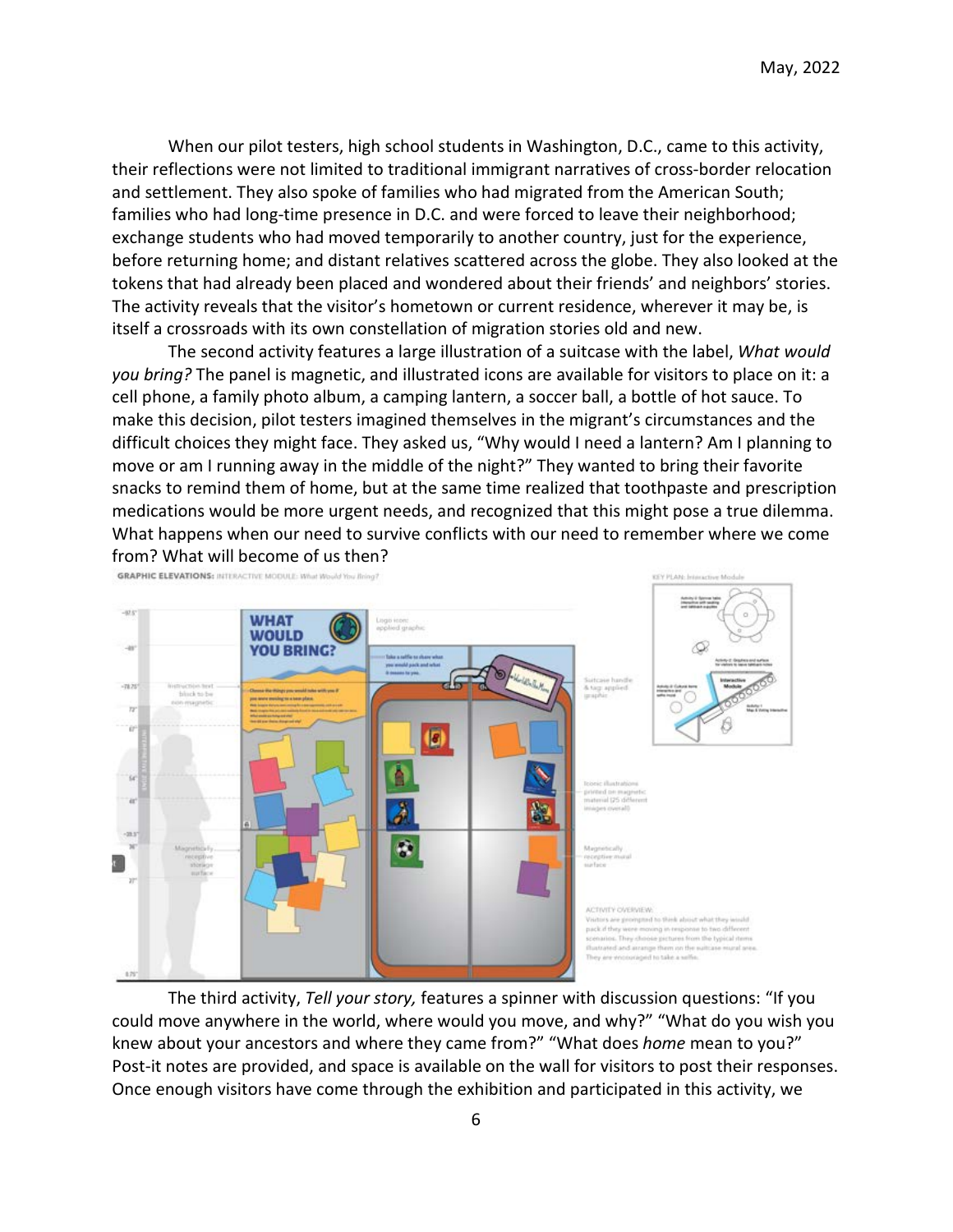imagine that the wall of sticky notes will become a living record of community members' dreams and stories. Where the map activity allows visitors to look holistically and take in the scope of their community's diversity, the discussion questions encourage them instead to drill down on details; as anthropologists know well, each data point is a snapshot that reflects an entire world.



The exhibition also creates opportunities for local adaptation. Space is provided for relevant books and artifacts from libraries' own collections or on loan from community members, and host libraries will also be expected to partner with local organizations and other experts to offer public programming on related topics. We are also developing a project website that complements the physical exhibition, not only with in-depth research and pedagogical resources, but also including features that expand the interactivity into virtual space. For example, the *World on the Move Community Scrapbook* offers an online form through which visitors can "share photos, recipes, jokes, song lyrics, or anything else that reflects [their] migration story." These submissions can then be compiled into a book or slideshow, an enduring document that can travel with the exhibition while also remaining in each host institution as a record of its time hosting *World on the Move*. In this way, host libraries will deepen not only their partnerships with community organizations, but also their institutional knowledge about the communities they serve.

# **"Crossroads" in Exhibition Content**

Interactive components help visitors see their own community as a place where people have always come, gone, transited, and stayed. To complement this, the exhibition presents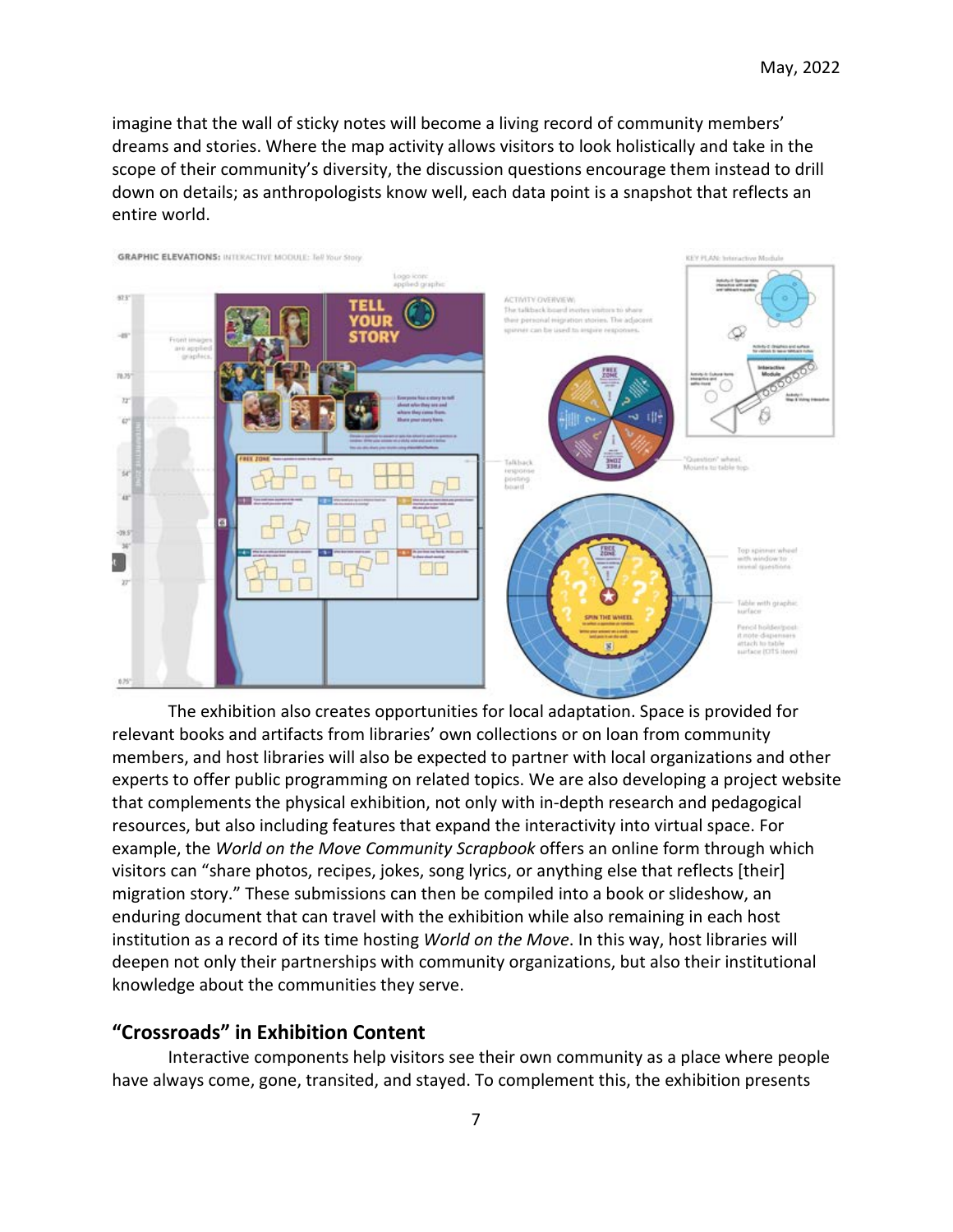stories from selected crossroads locations that are of particular historical salience and clearly illustrate patterns and processes of migration and displacement. For starters, we have chosen to feature four crossroads locations: the Mediterranean, Beringia, Central Africa, and East Los Angeles. We could have selected others distributed around the globe, of course, and the traveling exhibition is designed to expand to accommodate additional stories that illuminate local lived experiences. At its core is the age-old social sciences debate about the combined explanatory power of "agency" and "structure." The "Crossroads" concept is a corrective for the current over-emphasis on individual agency in understanding migration. In each of the selected Crossroads places we are able to demonstrate a rich and variegated history of people on the move, for a variety of reasons, with profound changes resulting from encounters between peoples from different places and backgrounds, setting and resetting the local and regional stage for changes yet to come.

## **The Mediterranean Basin**

Throughout history, one could stand on the shores of the Mediterranean Sea and watch much of the world go by. The ancient Phoenician, Greek, and Roman civilizations rose and fell along the Mediterranean's shores. The region was also home to the Ottoman Empire, which controlled much of North Africa, the Middle East, and southeastern Europe for nearly 600 years. Today, the Mediterranean Basin remains a crossroads for people risking their lives to flee dangerous conditions in North Africa, South Asia, and the Middle East.

#### *Where in the world is the Mediterranean?*

The Mediterranean Sea is connected to the Atlantic Ocean at its western end through the narrow Strait of Gibraltar, and to the Black Sea at its northeastern end through the Bosporus Strait. Several areas of water, such as the Aegean and Adriatic Seas, are part of the overall Mediterranean basin, which is otherwise surrounded by land, with southern Europe forming its northern coastline, northern Africa forming its southern coastline, and Turkey and the Middle Eastern countries of Syria, Lebanon, and Israel forming its eastern coastline. From west to east, the Mediterranean Sea extends about 4,000 km (2,500 miles), and at its widest point, is about 800 km (500 miles) north to south.

The sea, the islands it surrounds, and the coastal basin that it forms have been major thoroughfares for trade, imperial conquest, and transcontinental cultural exchange for nearly 200,000 years. Data from the Misliya Cave in what is now Israel indicate human presence between 170,000–190,000 years ago (Hershkowitz et al., 2018). Archaeological evidence from coastal Greek sites show human settlements between 130,000–160,000 years ago (Harvati, Panagopoulou, and Runnels, 2009). Knowing that Crete has been separated from the mainland throughout the Pleistocene, evidence of human settlements on Crete during the late Middle or early Late Pleistocene (120,000–80,000 years ago) suggests that people were able to cross open water by then (Strasser et al., 2011).

#### *Who lives in the Mediterranean now?*

Looking at a map and starting from the west, the countries of the Mediterranean basin, in counter-clockwise order, include Morocco, Algeria, Tunisia, Libya, Egypt, Israel, Lebanon,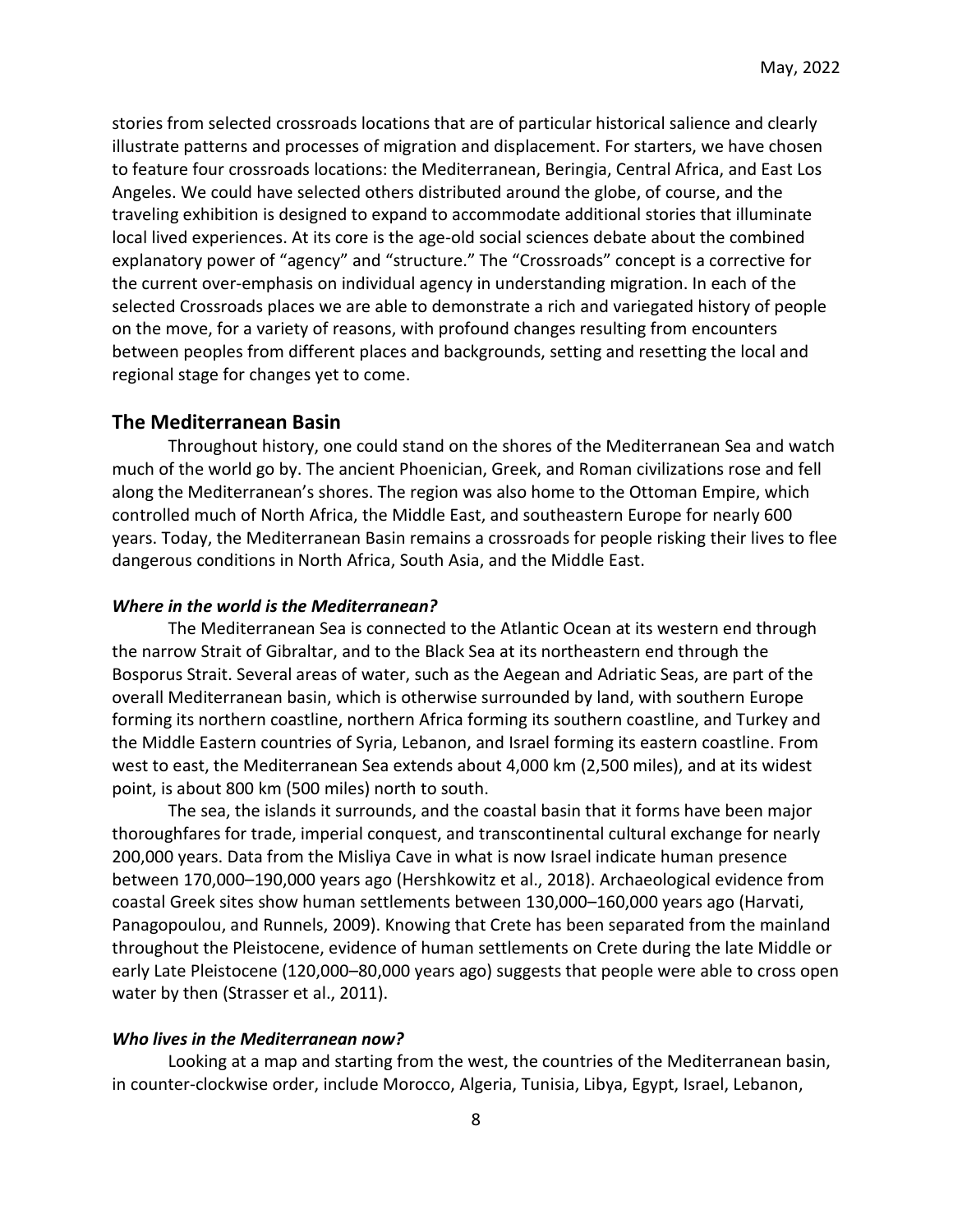Syria, Turkey, Greece, Albania, Montenegro, Bosnia and Herzegovina, Croatia, Slovenia, Italy, Monaco, France, and Spain. Cyprus and Malta are island countries surrounded by the Mediterranean Sea.



Source: By Janwillemvanaalst - Own work, CC BY 4.0, https://commons.wikimedia.org/w/index.php?curid=92163949

### *Who passed through here? Where were they headed? And what remains that marks their presence here?*

Although evidence of human settlement in the Mediterranean basin is found as long as 200,000 years ago, until the emergence of sedentary agriculture in the region about 9,000 years ago, livelihoods were made by hunting, fishing, and gathering plants. This means that *everyone* was on the move in well-established seasonal patterns, shaped by variations in topography and weather (Headland et al., 1989).

With the advent of increasingly intensive forms of agriculture, ever larger permanent settlements such as Alexandria were possible, drawing people to population centers, leading to distinct specialties in livelihood and centralized authorities for supporting, coordinating, and controlling the production, distribution and exchange of goods and services—in short, "civilization." Several civilizations emerged along the Mediterranean coasts, taking advantage of the sea for fishing as well as trade routes, colonization, and conquest.

These civilizations included the Phoenicians, the Egyptians, the Greeks, and the Romans. As the Roman Empire was in eclipse, the Byzantine Empire formed in the 4th century, and about three centuries later the rapid spread of Islam across the Mediterranean basin gave rise to the Arab Empire, which lasted well into the 13th century. Viking expansion from the north between the 8th and 11th centuries extended its reach to include trade and settlement along the coast of Spain and southern Italy.

By the 14th century, mercantile states like Genoa and Venice controlled much of the trade with central and eastern Asia that came by land over the Silk Road routes and further west around the Mediterranean basin by ship.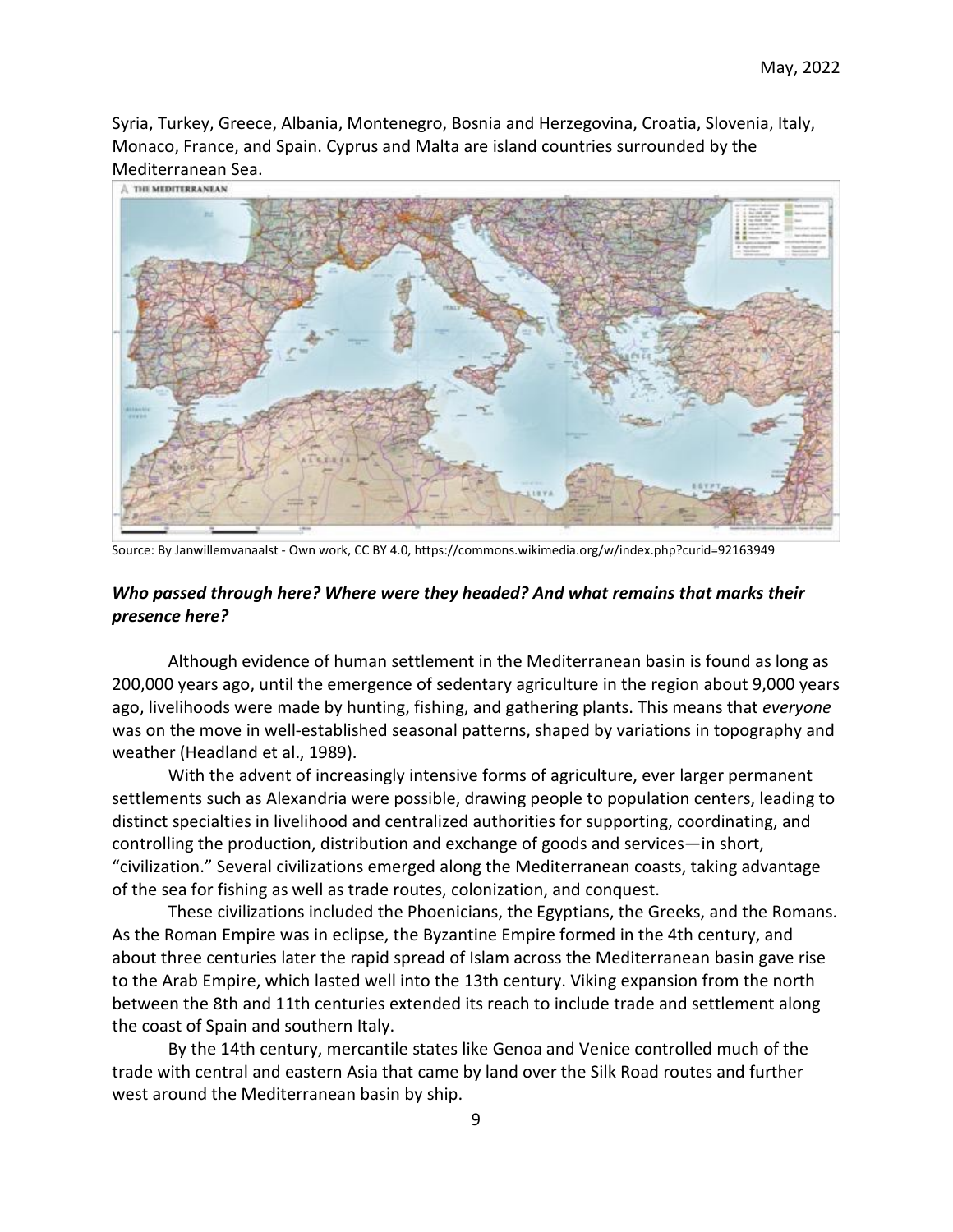By the 15th century, the Ottomans expanded their control of Mediterranean shipping lanes, first by conquest of the Byzantine Empire, and then making their way west to establish naval outposts along the coasts of France, Tunisia, and Algeria in the 16th century. Also along the coast of North Africa, from western Libya to Morocco (called the "Barbary Coast" by the Greeks), bands of Berbers monitored the sea trade, taking cargo and enslaving crew and passengers. The so-called "Barbary pirates" also raided coastal towns in Italy, France, Spain, Ireland, and England, capturing residents and selling them in Ottoman slave markets. As many as one million people may have been enslaved between 1500–1800.

When the Suez Canal opened in 1869, it connected the Mediterranean with the Red Sea with a lockless waterway that cut weeks off the mercantile trip between Europe and East Africa and Asia. From these regions, people and cargo flowed into southern European ports in unprecedented numbers. Throughout the late 19th to mid-20th century, war and conflict in the Mediterranean basin displaced millions, pushing people from southern Europe to northern Europe and North America, and to Australia as well. In 1948, shortly after the end of the Second World War, the United Nations established the State of Israel in territory carved from the British colony of Palestine, displacing thousands of Palestinians, and inviting Jews who had been displaced by the Nazis and Fascists, and who had survived the Holocaust, to move to Israel.

Since the end of the Second World War, agricultural innovations, off-shoring of industrial operations, the fall of the Soviet state, increasing globalization of the production of goods and services, and ongoing conflicts over land and resources throughout the Balkans, the Middle East, and the African continent have combined to propel peoples' movements, from rural to urban areas, fleeing war and religious persecution, or seeking economic and educational opportunities for themselves and their families that have been either temporarily or permanently foreclosed in their homelands.

In the 21st century, the Mediterranean has been the scene of a dramatic increase in refugees and asylum seekers crossing from North Africa to escape harsh economic conditions in sub-Saharan Africa and war and conflict in the Middle East. More than three million asylum seekers arrived in Europe between 2013–2019, and at its peak in 2015, more than one million migrants crossed the Mediterranean into Europe in a single year (UNHCR, 2015). Their reception in different European countries has ranged from warm and welcoming to outright hostility and strenuous efforts to block these new arrivals (Kyriakopoulos, 2019).

*…Lampedusa now bears an enormous burden of pain. We have had to go through the Prefecture to ask other boroughs for help in order to provide the last 11 corpses with a dignified burial as we have no more sites available. I know there will be others that we will bury, but I have one question which I must address to everyone: just how large exactly does the cemetery on my island need to be?*

Open letter from the Mayor of Lampedusa to the European Union, 15 Nov 2012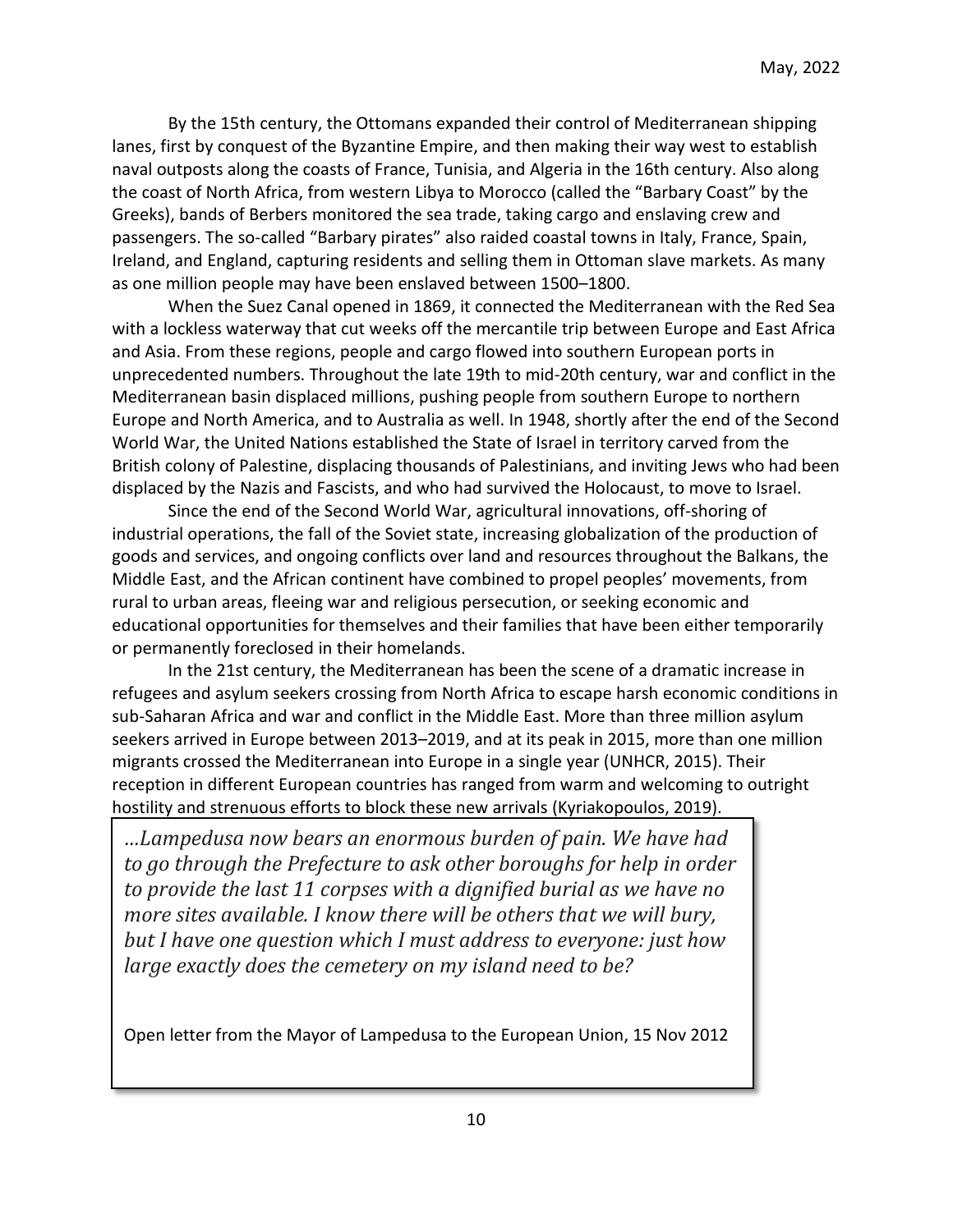#### *What other places in the world are like the Mediterranean?*

In many respects, the South China Sea has some striking similarities to the Mediterranean crossroads. The southern China coast forms its northern boundary. To the east are Taiwan and the Philippines, and to the south are Borneo and Sumatra, parts of modern-day Indonesia. To the west is the Indochinese Peninsula, including Thailand, Laos, and Vietnam. A visitor standing on any of these shores would see an enormous amount of maritime shipping, highly productive fisheries, extensive mineral and petroleum reserves, and, of course a legacy of diverse cultural heritages stretching back millennia. Archaeological evidence indicates early human migration routes and settlement locations between 60,000–70,000 years ago through what is now Thailand, Laos, Vietnam, and the Philippines on the way to Indonesia and Australia. Coastal navigation in outrigger boats and ocean-going catamarans may have begun about the time of the Phoenicians in the Mediterranean, and early agriculture emerged 4,000 years ago in the area.

### **Beringia**

Bridging the now-submerged Bering land bridge between Asia and North America, Beringia has long served as a passageway between continents. Throughout history, people have crossed Beringia by land and by sea under very different environmental conditions. During the last ice age, more than 14,000 years ago, people crossed Beringia, with some making permanent settlements there while others rapidly populated the entire western hemisphere. Today, climate change threatens to force the region's residents to leave their homes or adapt to new ways of life.

#### *Where in the world is Beringia?*

Beringia is a geographic name that remains largely unknown to many people even though it is one of the world's most pivotal crossroads by virtue of its connecting the two continents of Asia and North America. One reason for its relative obscurity is that the name did not exist until 1937 when the Swedish botanist Eric Hultén coined the term in his study of plant species during and after periods of glaciation (1937:34). Another reason is that key sections of Beringia have been submerged below the Bering and Chukchi Seas for at least the past 12,000 years. So far as we know, there is no other place on earth that is comparable to Beringia in terms of both its natural and human history.

The precise geographic boundaries of Beringia are fluid. Expanding Hultén's concept of "the immense unglaciated areas of Alaska and the adjacent regions of northwestern Canada and northeastern Russia," the current consensus is that Beringia encompasses "the entire region between the Lena River in northeast Russia, and the Mackenzie River in northwest Canada" (Ickert-Bond et al., 2009:26). One analysis of Beringian landscapes divides the crossroads area into three distinct ecologies. Western Beringia in northeastern Russia consists of "steep mountain ranges attaining heights of 2,000–3,000 meters" through which traverse the "northward-flowing river basins of the Lena, Indigirka, and Kolyma" (Hoffecker and Elias, 2007:26). Central Beringia is now largely submerged. During the time of Pleistocene glaciations, however, when "global sea level fell 120–130 meters below modern sea level," the Bering Land Bridge had "formed a broad connection between northeastern Siberia and western Alaska"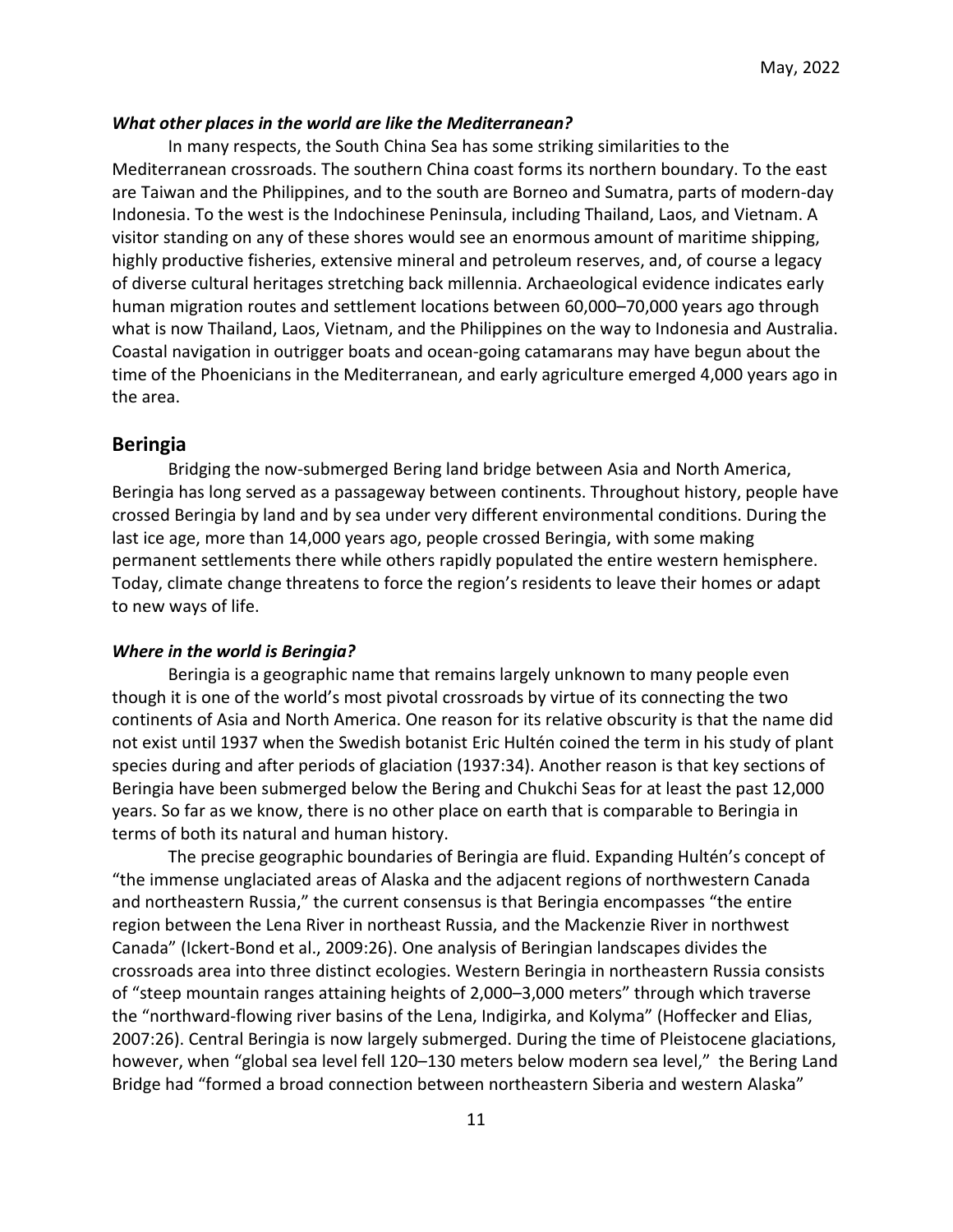(Hoffecker and Elias, 2007:28). Eastern Beringia covers portions of present-day Alaska, Yukon Territory, and Northwest Territories.

We do not know who the first people were to move across Beringia, but speculate that they were following herds of game animals, sea mammals, and migratory fish whose foraging ranges and spawning grounds were affected by environmental changes. We do know that "genetic and linguistic data suggest movements in both directions" (Hoffecker, 2017:305), and archaeological evidence suggests these movements were on land as well as coastal water routes. We also know that archaeologists have now updated previous views about the peopling of the Americas (Bratje et al., 2017). Until recently, the prevailing wisdom was that the earliest arrivals to North America involved foot traffic through glacial gaps. A growing body of evidence indicates that "maritime explorers voyaged by boat out of Beringia…about 16,000 years ago and quickly moved down the Pacific coast, reaching Chile by at least 14,500 years ago" (Wade, 2017:542).

Beringia has long been rich in opportunities for food and shelter, with an abundance of fish, migratory birds, sea mammals (including otters, seals, walruses, and whales), and land mammals (including bears, beavers, caribou, moose, and reindeer). One constant throughout human history is that the inhabitants of Beringia depend on fishing and hunting, and move around seasonally for their subsistence. Their livelihoods depend on local knowledge and careful observation of changes in their environment. To this day, in the State of Alaska about one in six resident households live outside of urban areas, and practically all of these households depend on subsistence fishing and hunting (Alaska Department of Fish and Game, 2017).



Traveling with a team of reindeer, 1922, Alaska. Frank and Frances Carpenter Collection, Library of Congress. https://www.loc.gov/item/99615141/

### *Who lives in Beringia now?*

The present-day inhabitants of Western Beringia are extremely varied and often inaccurately identified, due in part to Soviet-era scholars who asked questions that were "specific to their ideological situation" and who placed Indigenous peoples "in a Marxist evolutionary framework" (Vitebsky and Alekseyev, 2015:439). Even today, the "census categories and figures are questionable" especially for identifiable groups of Indigenous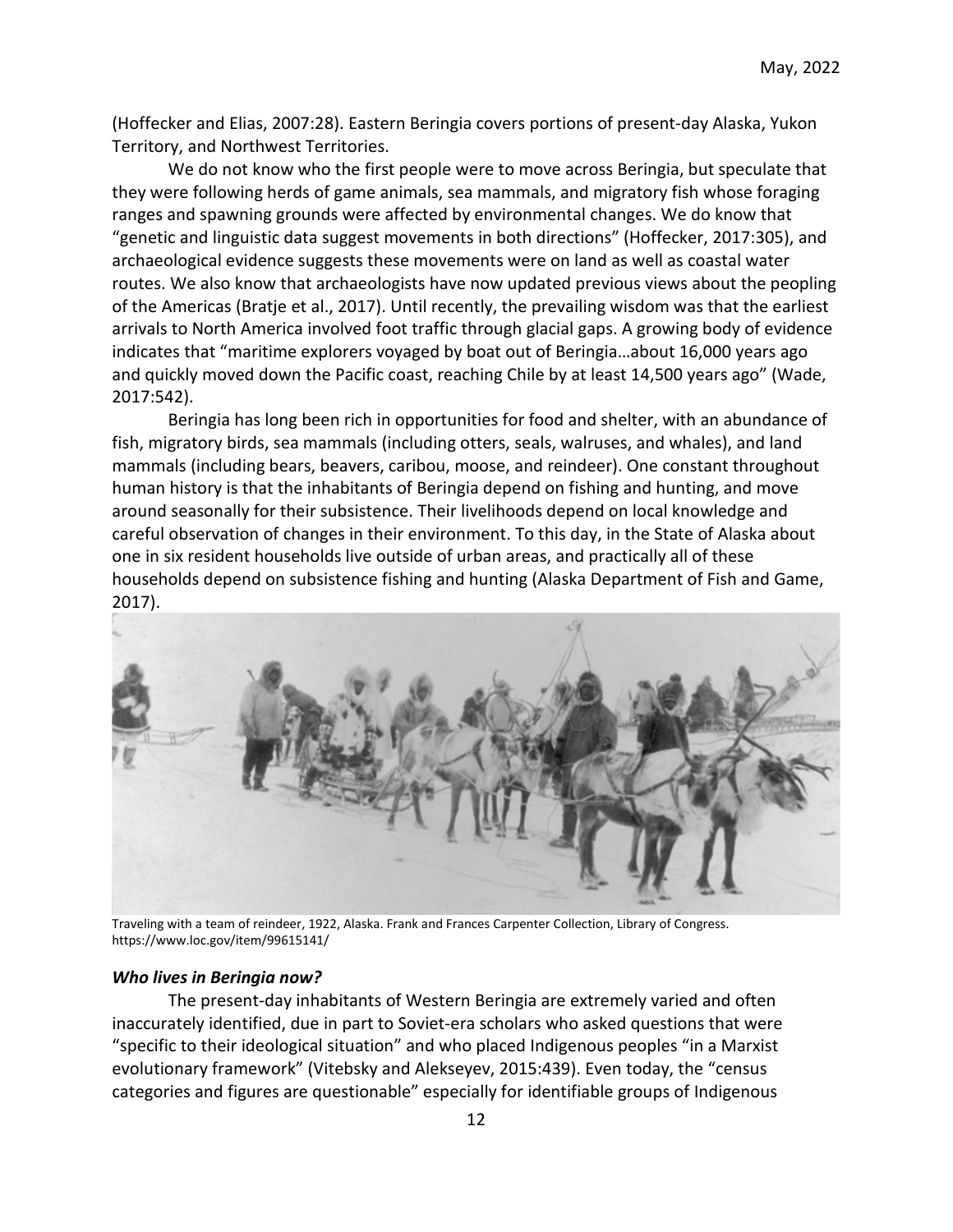peoples (Vitebsky and Alekseyev, 2015:440). Soviet anthropologists recognized 26 different Indigenous groups, but "with increasing subdivision, more than 40 are recognized currently" (Vitebsky and Alekseyev, 2015:440). These include the Chukchi and Yupik people—numbering in the hundreds—who practice whaling in the Chukchi and Bering seas; the Sakha (also known as Yakut) who practice horse and cattle herding in far western Beringia and who may number close to 500,000; and the Evenki and Even (also known as Lamut) whose culture and economy were formerly "based on reindeer herding and hunting" (Arutiunov, 1988:36), but who have shifted in post-Soviet times "from reindeer husbandry to reindeer hunting" (Takakura, 2012:42).

During the Soviet era, non-Indigenous peoples--primarily Russians, Belorussians, and Ukrainians--temporarily migrated to Western Beringia due to "a combination of Soviet planned economic incentives and state-regulated migration" (Crate, 2013:6). However, the collapse of the Soviet Union brought an end to state subsidies and many large industrial projects, which triggered a return of those temporary migrants to their homes in Belarus, Ukraine, and western Russia. For instance, the population of the Chukotka Autonomous Okrug (the most northeasterly region in Russia) decreased 68.9 percent from 1989 to 2013--which was the largest percentage drop of any region in the Russian North (Heleniak, 2017:71).

The present-day inhabitants of Eastern Beringia are much better documented, but also represent an extremely diverse group of peoples. Based on U.S. census returns from 2020, Alaska counted some 114,000 Native residents (or 15.6 percent of the state population). The primary cultural and linguistic groups were "Inupiat, Yupik, Athabascan, Aleut, Tlingit, and Haida, organized into some 226 tribes," with many living in "more than 200 rural villages, most of which are remote settlements with fewer than 200 people each" (Hudson, 2011:378). Note that these statistics also include settlements in more densely populated southeastern Alaska, meaning that if restricted to Beringia the percentage of those living in remote settlements would presumably be even higher. For "northern Canada," one recent study estimated 20,100 Athabaskans and 44,700 Inuit, but also concluded, "Despite the importance of indigenous people in the Arctic, there is no accurate estimate of their size and distribution" (Young and Bjerregaard, 2019:1, 12).

In contrast to Western Beringia, the overall population of Eastern Beringia has increased during the past thirty years. One factor was the Cold War and Alaska's strategic far-north location across the Bering Strait from the Soviet Union. The result was a "militarized landscape" with soldiers and civilians "engaged in military construction and operations" (Hummel, 2005:50). When oil was discovered on Alaska's North Slope in 1968, the existing military infrastructure literally paved the way for energy companies to exploit the natural resources. The defense industry had been Alaska's "biggest employer and biggest spender from 1940 to 1970," but was "overtaken by the oil industry when the North Slope fields started producing in 1977" (Hummel, 2005:58). Although northern Alaska is not experiencing a massive population boom as it did in the 1970s, its population--encompassing the North Slope Borough, Northwest Arctic Borough, and Nome Census Area--has been averaging a 4 percent annual increase from 2010 to 2019--the same rate as the Southwest Region, and topped only by the 5-percent rate for the region around Anchorage, where more than half the state's population resides (Alaska Department of Labor and Workforce Development, 2020: 53).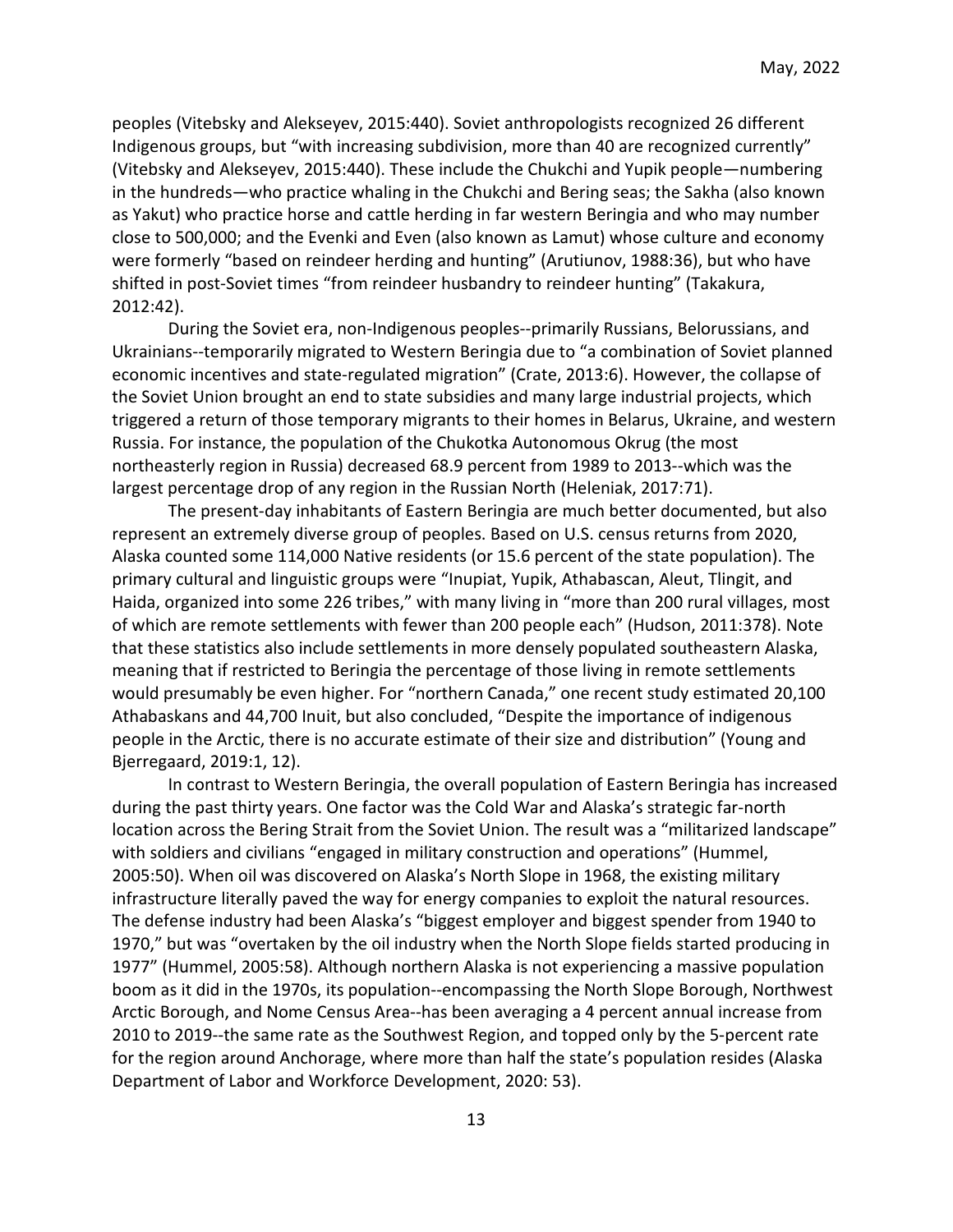## *Who passed through here? Where were they headed? And what remains that marks their presence here?*

Physical, tangible records of Beringia, and especially Central Beringia's land bridge, remain elusive. Genetic and botanical evidence suggest that Central Beringia "may have been a glacial refugium and postglacial center of dispersal for the people who first settled the Americas" (Hoffecker, Elias, and O'Rourke, 2014: 979). However, folklorists and anthropologists who have studied the intangible record, such as myths and legends, see direct connections between the Native peoples who crossed Beringia and those who settled in interior North America. For instance, one study of oral traditions suggests that "Verbal literature arguably preserves glimpses and echoes of the long-vanished Pleistocene world of our ancestors" (Echo-Hawk, 2000:273). More specifically, an origin story that refers to underground worlds from which "humans emerge to populate the earth" may be "a distorted remembrance of Beringia and the Arctic Circle" (Echo-Hawk, 2000:276). Other scholars recognize a wide range of "cultural ties" across the Bering Strait—from "plate and rod armor, the sinew-backed bow, wrist-guards, and sinew-twisters" to "Raven mythology" and "beliefs about similarly named evil spirits (*kele, kala, kalag*) and similar deities of the sky and sea world" (Fitzhugh 1994:33).



This polar projection map of Asia and North America shows the approximate terminal Pleistocene shoreline. The center of geographic distribution of Yeniseian and Na-Dene language is in Beringia. From this center burgundy arrows extend toward the North American coast and into Siberia. A blue arrow indicates Interior dispersals of Na-Dene. <https://doi.org/10.1371/journal.pone.0091722.g004>

The melting of glaciers and rising sea levels from the start of the Holocene some 12,000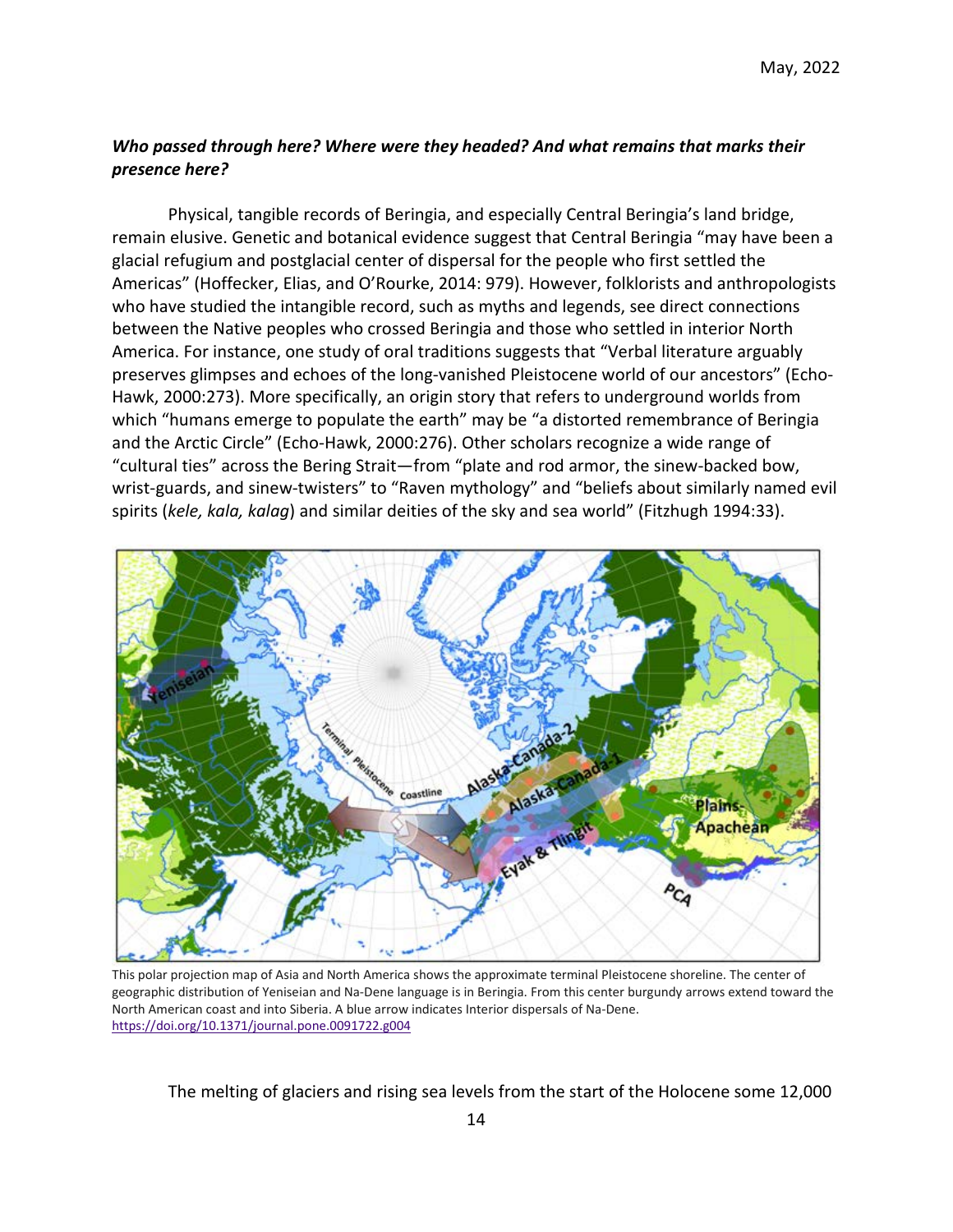years ago have echoes today, as further climate change is raising both temperatures and sea levels. For instance, Point Hope, Alaska, in Eastern Beringia "is the northwesternmost settlement in North America and one of the longest continuously inhabited places in the Western Hemisphere" (Sakakibara, 2008:457). As the Chukchi Sea rises, already forcing the village's Iñupiat inhabitants to move from "Old Town" to "New Town," the stories that they tell not only reflect the environmental threats, but also serve "as a way of maintaining connectivity to a disappearing place" (Sakakibara, 2008:473). We must hope that Point Hope will not physically disappear like Central Beringia. But should that happen, the inhabitants' oral traditions and verbal literature will still indelibly mark their passages and crossroads.



An aerial view of Point Hope in early Spring, Photographer: Dennis Davis

### *What other places in the world are like this one?*

Although no other place on earth is quite like Beringia, there are many other places where climate change is causing the rise of sea levels and consequently the loss of land and communities. One example is a community of Biloxi-Chitimacha-Choctaw Indians in Isle de Jean Charles, Terrebonne Parish, Louisiana, where "if nothing is done, the Isle will be gone before 2050" (Maldonado et al., 2014: 606). Not surprisingly, a multidisciplinary team of anthropologists, sociologists, and climate experts compared the situation in Louisiana with that of Beringia--specifically the communities of Kivalina and Newtok, Alaska--noting that these tribal communities "share a common fight to save their culture, ancestral land, and communities in the face of both the causes and effects of climate change" (Maldonado et al., 2014: 603). Other comparisons might be made to the Ganges–Brahmaputra–Meghna delta in Bangladesh, or island nations such as Tuvalu, Kiribati, the Maldives, and others.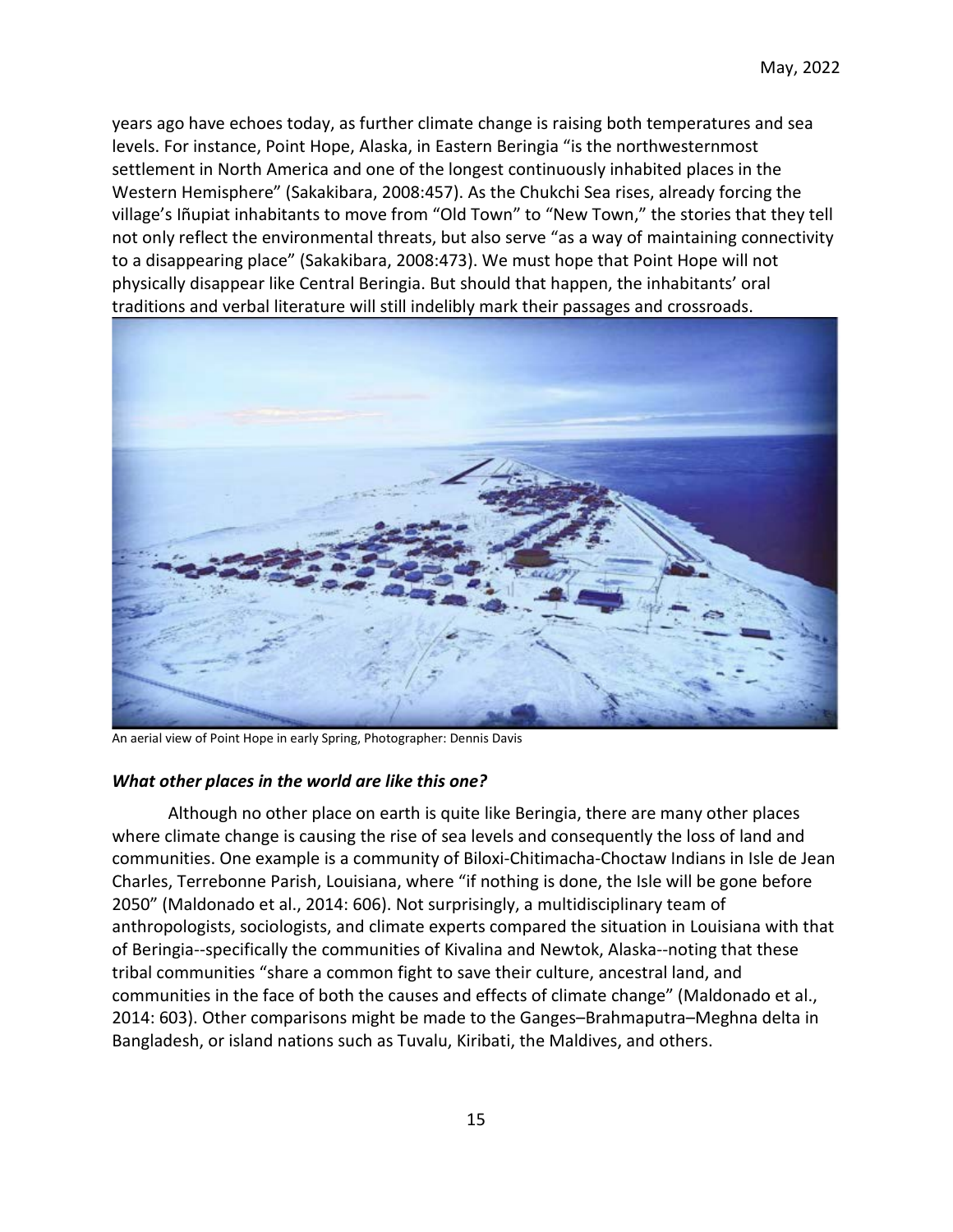## **Central Africa**

At the heart of the world's longest-inhabited continent, Central Africa has always been a hub for movement. Merchants from across Africa traveled to and through the region to trade many things, including ivory, salt, copper, and oil. In the 17th and 18th centuries, millions of people were taken from their homes in Central Africa and sold into slavery. Central Africa remains a busy crossroads today, as people move to, from, and through the region, fleeing conflict and seeking educational and economic opportunity.



### *Where in the world is Central Africa?*

Source: United Nations. Africa / Department of Field Support, Geospatial Information Section [Digital]. Scale approximately 1:3,000,000. Revision 8. New York: United Nations. June 2018. Original image is cropped and edited to outline Central African countries.

The Central Africa we know of today consists of eight countries: Cameroon, Equatorial Guinea, São Tomé and Principe, Congo Republic-Brazzaville, and Gabon on the Atlantic coast to the west; and Chad, Central African Republic, and Democratic Republic of Congo in the interior. The map belows shows the region and contemporary national borders. *Who lives in Central Africa now?*

Today, various ethnic groups largely descended from Bantu speakers inhabit the seven mainland Central African countries. While their official languages reflect their colonial past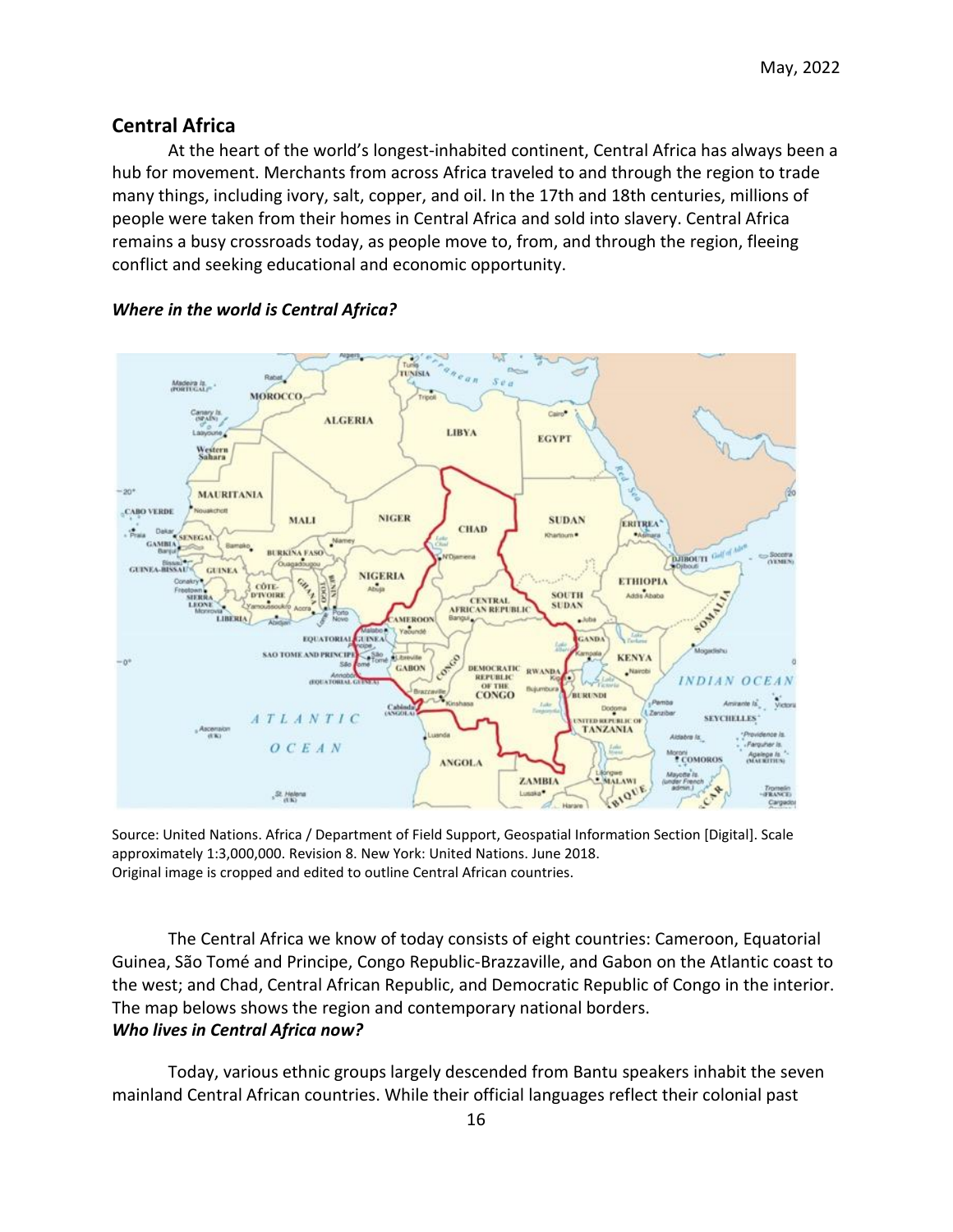(e.g., French, English, and Spanish) common native languages are derived from Bantu (Herbert, 2002:53). Prior to the arrival of Portuguese explorers in 1470, the islands of São Tomé and Principe were uninhabited. Current inhabitants include descendants of Angolan slaves, people of Portuguese and African ancestry, Portuguese, and contract laborers from nearby countries. Unlike the other countries in Central Africa, the common languages spoken on the islands are not of Bantu origins.

## *Who passed through here? Where were they headed? And what remains that marks their presence here?*

Africa has a rich migration history that is characterized by continuous waves of populations moving throughout the continent in pursuit of food, better shelter, and greater security (Akin, 1995:87). One of the more influential groups of migrants are the Bantu-speaking people who reshaped the ecological landscape of Central and Southern Africa. Their patterns of movement followed a new expanse of savannah lands that stretched from present-day Cameroon and Nigeria to the western and southern regions of Africa (Grollemund et al., 2015:1). Their legacy includes the hundreds of languages in the Bantu family that are now spoken throughout Central and Southern Africa, from Swahili, which is mainly spoken in Tanzania and Kenya, to the Bulu language of Cameroon and the Xhosa language of South Africa.

The genetic makeup and languages of the present-day inhabitants demonstrates that a wave of Bantu-speakers combined with existing communities of hunter-gatherers in the rainforest and savannas of Central Africa about 2,000 years ago (Michigan State University, n.d.). The cultivation of plants and the domestication of animals accompanied the Bantuspeakers' arrival, along with metallurgy, leading to the formation of more permanent sedentary settlements. Eventually, as early as the eighth century, the region's population became increasingly concentrated into larger communities that formed the basis of centralized governing systems ruling separate regions (Hiribarren, 2016:1). These kingdoms were positioned at strategic points along the salt, textile, and dried fish routes that spanned from the west and east coasts of Africa.

By the 15th century, long-distance trade routes linked China, northern India, Egypt and Europe, with the farthest southern tail of the route reaching northern and western Africa (Newitt, 2005:2). However, unlike other parts of the continent, Central Africa had very little contact with Muslim, Berber, and Arab traders (Michigan State University, n.d.). Insulation from the trade routes ended in 1483 when the Portuguese landed on the western shores of the Kongo kingdom (Michigan State University, n.d.). Driven by the potential of discovering new commercial routes from Africa to India, the source of the spice trade, Portuguese explorers began a quest to search for a sea passage in the interior of Africa (Newitt, 2005:6). There they encountered the Kongo Kingdom, established in the thirteenth century, which spanned from present-day Gabon to Angola and the Democratic Republic of Congo. A trade relationship developed between the Portuguese and the Kingdom of Kongo as they exchanged material goods and enslaved people.

Central African goods were widely traded and highly prized abroad due to the fine quality of workmanship in manufactured items (Olgua, 2017:14). Due to the advances in native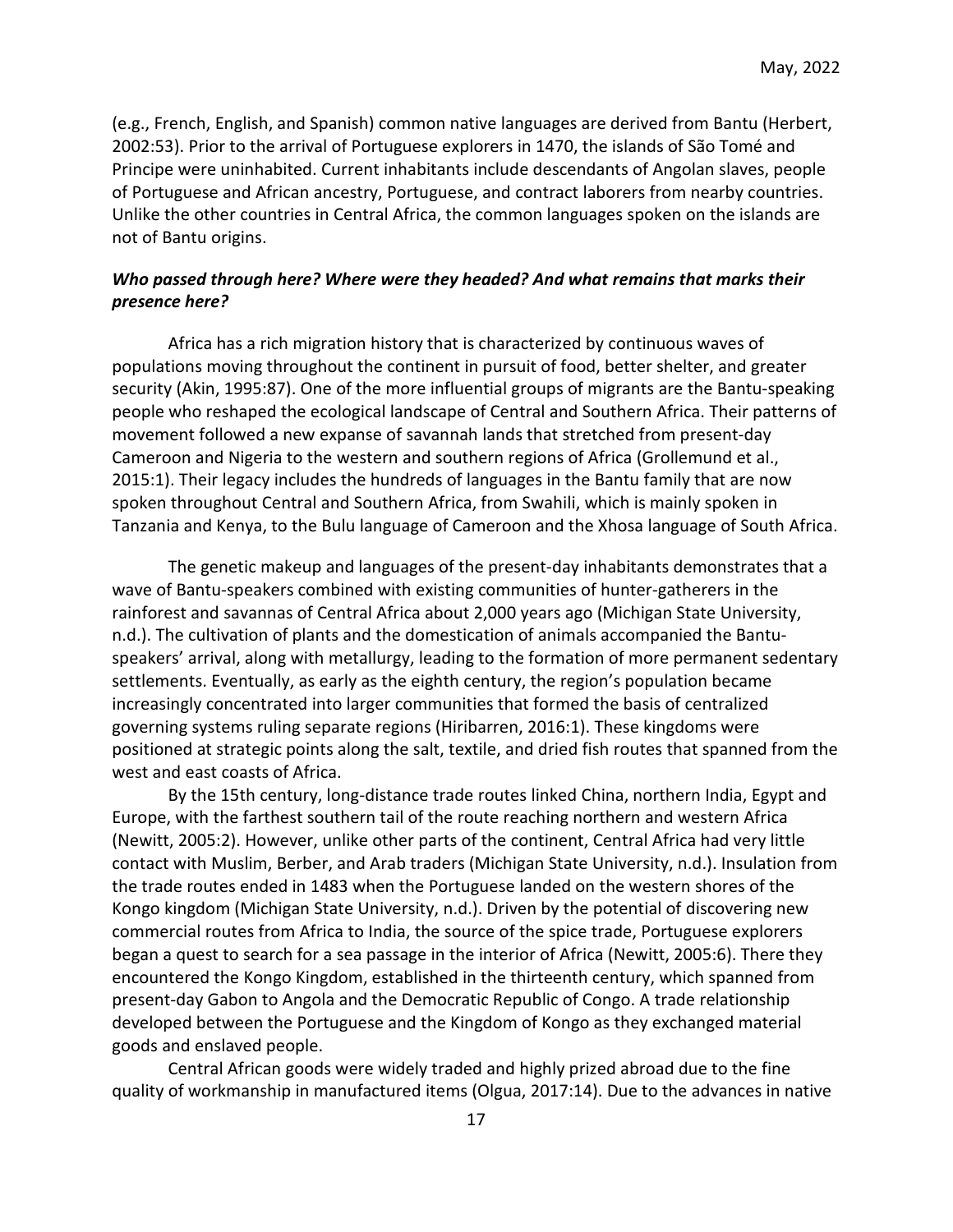forge technology and textile production, Central African-produced metals and cloths were of higher quality than that of their European counterparts (Olgua, 2017:14).

However, though trading of cloth, ivory, and copper was active, Portuguese merchants exchanged the value of practically all trade goods in Kongo to traffic in enslaved persons (Heywood, 2009:10). Slavery, as an institution, existed from the time that the Kongo Kingdom emerged as a dominant power in West Central Africa in the 14th century (Heywood, 2009:3). Based on oral traditions, it is believed that enslaved persons were captured during conflict with neighboring kingdoms. When the Portuguese and Kongo kingdom began their trade relationship, foreign-born citizens of other African kingdoms were used as a commodity because they had high monetary value in Portugal (Heywood, 2009:5). However, by the late 16th century, the political power of Kongo fragmented as rival contenders fought for the throne (Heywood, 2009:3). Without the protection of kings, Kongo citizens were exported to colonial territories (Heywood, 2009:3) as part of the Trans-Atlantic Slave Trade in which 12.5 million Africans were enslaved and forced to migrate to the New World (Mintz, n.d.).

After the invasion and wresting of political control by Belgian, German, and French colonial powers beginning in the late 16th century, with British colonists arriving later, internal migration in Central Africa was limited to economic movements that supported colonial governments (Akin, 1995:89-90). From 1884-1885, European colonists convened at the Berlin Conference, also known as the "Scramble for Africa," to partition Central Africa into "spheres of influence, protectorates, and colonies'' (Michalopoulos, 2016:1802). Because European colonists had limited knowledge of local culture, environment, and geography they imposed political borders that fractured kingdoms, clans, villages, language, and ethnic groups, setting the stage for civil and national wars as ethnic groups sought to regain control of ancestral lands (Michalopoulos, 2016:1810). The imposition of these arbitrary colonial boundaries also precipitated economic decline and poverty. Existing trade routes were restricted or blocked by new political borders (Michigan State University, n.d.). New trade routes concentrated the movement of inland goods to coastal areas for shipment (Michigan State University, n.d.). Many Central Africans were forced to migrate from landlocked countries to coastal ones to provide the labor that cleared the land and waterways for the harvesting and shipping of goods. This type of short-term, male-dominated, and seasonal migration following agricultural output of the coastal lands (Akin, 1995:90) replaced the free-moving migration patterns that characterized the land prior to colonial intervention.

Today, the legacy of European colonial control is reflected in the political borders of African countries and the lasting damage to and erasure of Indigenous languages and ethnicities. Although Africans began reclaiming their independence from European powers in the 1950s, the national borders drawn by colonists in the late 1800s have remained (Michalopoulos, 2016:1808-09).

The majority of the migration and displacement that persist throughout Central Africa today is intra-continental, the result of uneven economic, social, political, and ecological conditions (Adepoju, 2002:4). Much of this movement is undocumented, resulting from a long history of policed borders lacking physical landmarks and blurred distinctions between countries and regions where the same language and customs are shared (Akin, 1995:93). Some countries, such as Equatorial Guinea and São Tomé and Principe, have out-migration rates that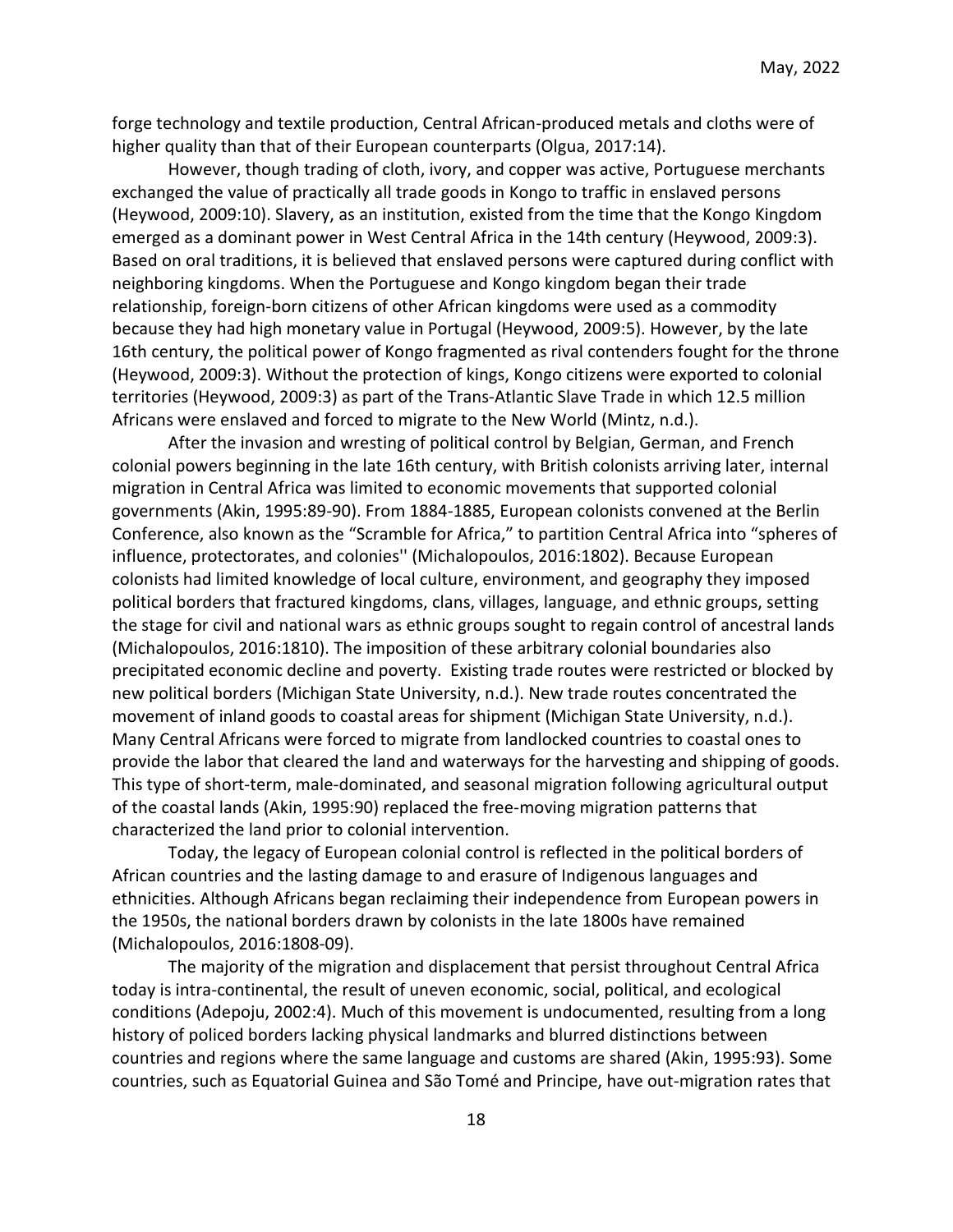far exceed global averages due to the many students, skilled workers, and temporary workers departing for international destinations (Shimeles, 2010:7-8). The movement of skilled workers out of the region is sometimes referred to as a "brain drain" because it involves the relocation of highly-educated citizens to former colonial powers for employment opportunities. In Equatorial Guinea, skilled workers who in the past might have emigrated to Spain for employment shifted instead to Gabon due to an economic boom (Adepoju, 2002:6; and Shimeles, 2010:12). This pattern is described as "brain circulation" and may characterize the future of Central African migration (Adepoju, 2002:6).

A second type of migration is caused by desertification and declining agricultural production. For example, workers in the northern region of Chad are being forced by environmental changes to pursue temporary and seasonal work in Cameroon, Congo, Gabon, and the Central African Republic (Adepoju, 2002:7).

#### *What other places in the world are like this one?*

Another crossroads region that has some similarities to Central Africa is Central America. The rise and spread of Mayan culture throughout Central America, accompanied by increasing agricultural intensification, disrupted by the arrival of settler colonists and the establishment of arbitrary colonial borders all contribute to a familiar pattern. The colonial establishment of infrastructure that served the appropriation and export of mineral wealth and agricultural products left a legacy in the post-colonial era that has perpetuated economic inequities and the economic migration of many to large urban centers in the region or away from the region to flee conflict and violence and seek economic and educational opportunities elsewhere.

### **East Los Angeles**

East Los Angeles is a cultural hub and a powerful symbol of place-based identity. It has witnessed ancient trade relations between Indigenous peoples, Spanish colonialism, Mexican independence, U.S. statehood, and more recent waves of immigration. Today, East L.A. is home to one of the largest Mexican American populations in the U.S., as well as people from other parts of the world.

#### *Where in the world is East L.A.?*

East L.A. encompasses about 50 square kilometers (20 square miles) in Southern California. Located 225 km (140 miles) north of the Mexico border on the Pacific coast, East L.A. is a crossroads within a crossroads.

The settlement that became Los Angeles was established as a northern outpost of colonial New Spain on the western bank of el Río de la Porciúncula, the only year-round waterway in a drought-prone region. Today it is known as the Los Angeles River, and the communities that developed along the river's eastern bank are often described collectively as "East L.A." Sometimes reductively imagined as an immigrant barrio plagued by social problems, East L.A. is also celebrated as an influential site of Chicano political activism and cultural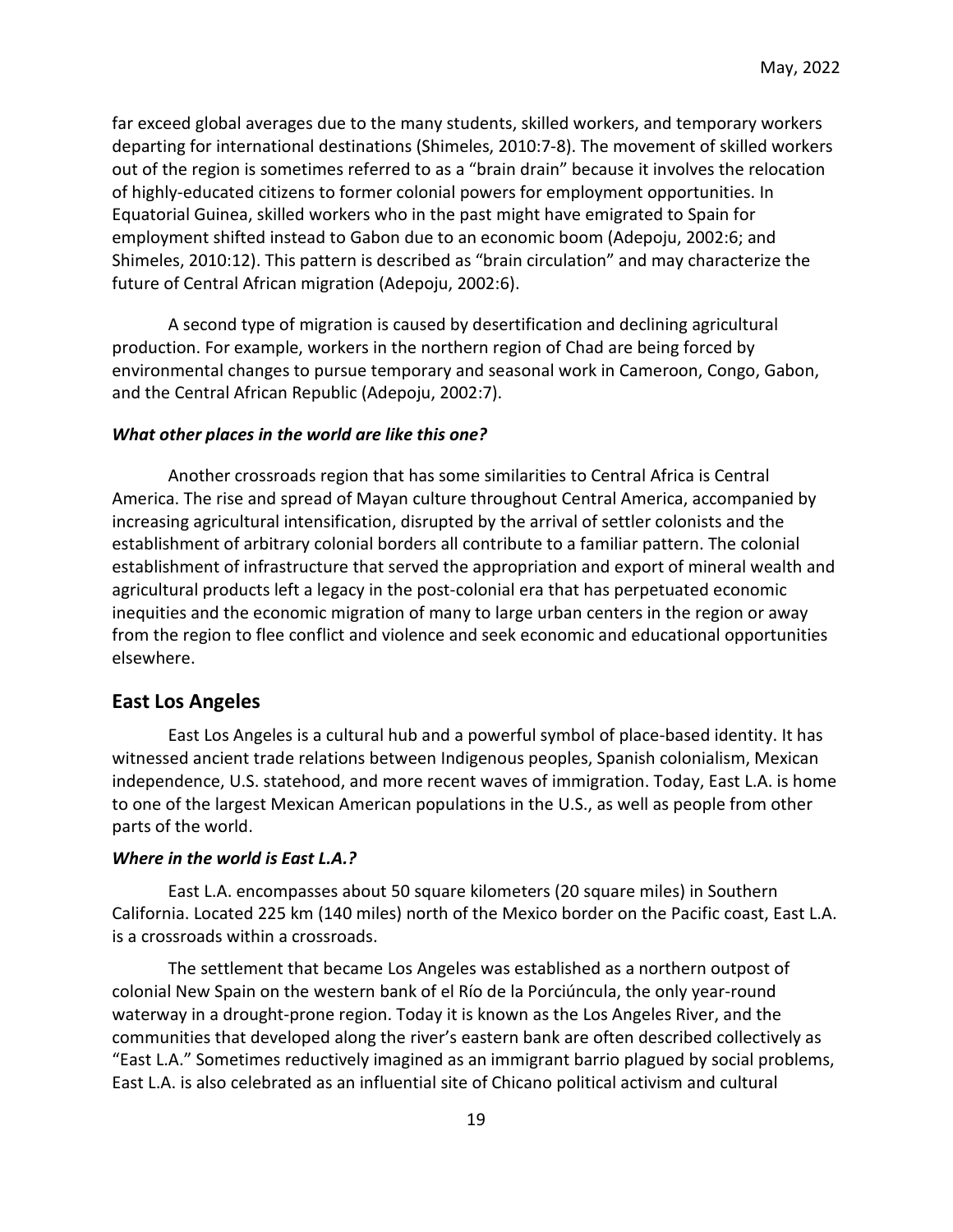## production.



Goez Map Guide to the Murals of East Los Angeles is a lithograph print produced in 1975 by Goez Publishing Co.in East L.A. Illustration, design, and research by Johnny Gonzalez, David Botello, Robert Arenivar, and Lupe Botello.

Six freeways plus the sprawling East L.A. Interchange form a major transportation crossroads. About 1.7 million vehicles daily travel these roadways, situating East L.A. at the intersection of south-north and west-east axes reaching from Mexico to Canada, from the Pacific to the Atlantic.

## *Who lives in East LA now?*

Today, East L.A. is a working-class immigrant area crossed by commercial corridors and edged by industrial zones. More than 90 percent of area residents are Latino including recentlyarrived immigrants escaping precarious conditions in Central America and Mexico, Americanborn generations, and long-term residents. In recent years, some East L.A. neighborhoods, especially Boyle Heights, have become destinations for upwardly mobile homebuyers and businesses, resulting in conflicts with longer-term residents over gentrification.

### *Who passed through here? Where were they headed? And what remains that marks their*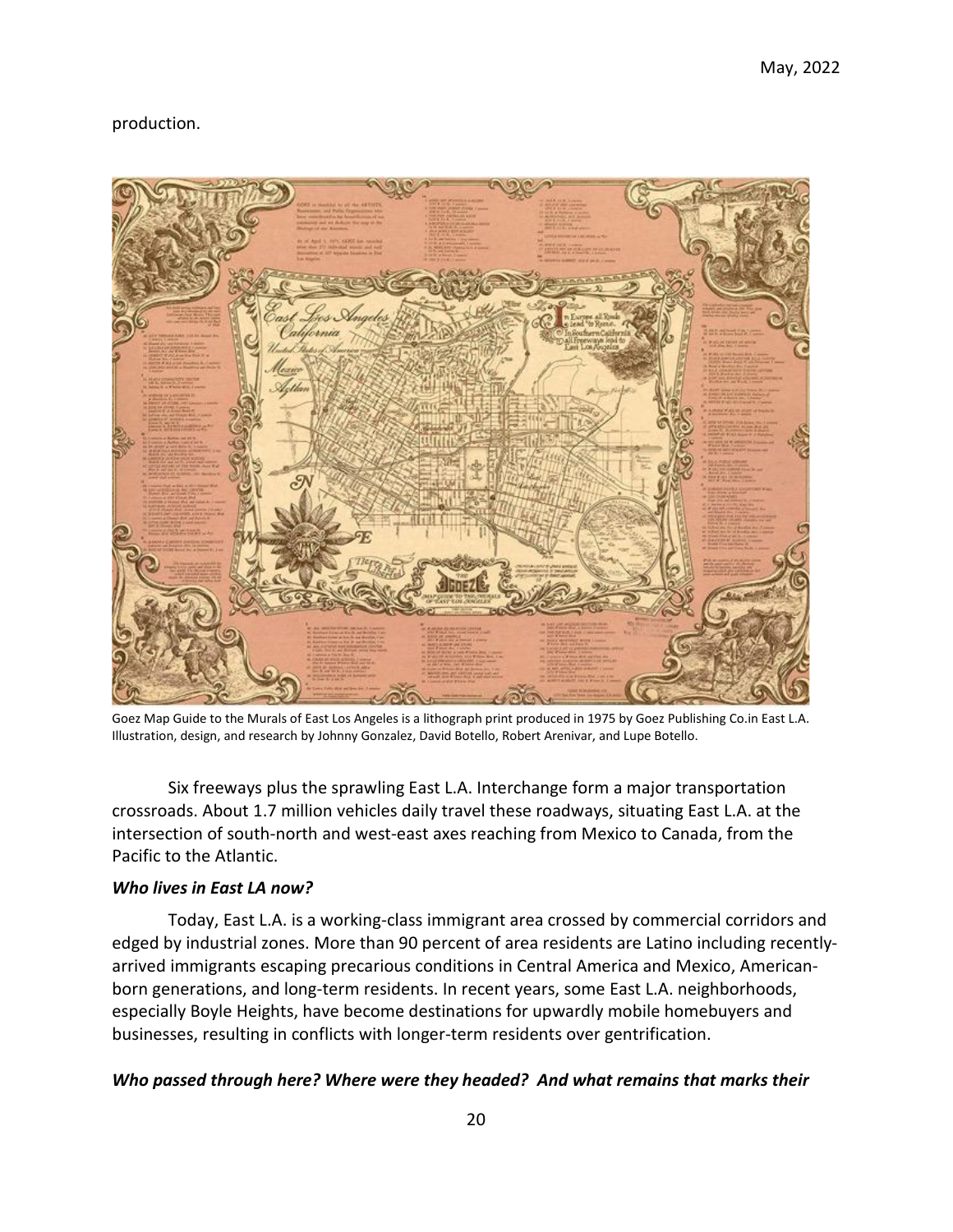#### *presence here?*

The villagers of Apachiagna are the earliest residents of what is now East L.A (Weltz, 1962, Torres et al., n.d., and Metzli Projects, n.d.). The Tongva, or Gabrielino, as they refer to themselves today, moved into the area as far back as 7,000 years ago from the Great Basin regions of Utah and Nevada (800–1,200 km to the northeast), eventually displacing the people who had preceded them. Originally hunter-gatherers, The Gabrielino-Tongva adapted effectively to the local environment and prospered, developing an extensive network across which food and trade goods were exchanged, along with stories, songs, and ceremonies over land and along the sea coast.

In the 18th century, the Spanish expanded their colonial settlements into the region from the south. They relied on Native knowledge and labor to establish a northern outpost of Spain's empire. The Gabrielino-Tongva were either absorbed into, displaced by, or excluded from the growing Spanish settlement, which developed on the western edge of the L.A. River. Lands on the river's east side were primarily used for cattle grazing and agriculture during the subsequent period of Mexican independence (beginning in 1822).

Two important things happened in 1848. The US-Mexico War established American rule in California, and gold was discovered near present-day Sacramento, about 400 miles (640 km) north of Los Angeles, and "the world rushed in" (Holliday, 1981). Los Angeles cattle ranchers prospered and the city grew as a regional trading center, provisioning fortune-seekers from across the globe. Among these were the speculators who invested in the first residential subdivisions of land that would become East L.A.

With the arrival of the railroad in the 1870s, Los Angeles expanded into a metropolitan center. An affluent suburb in the early days of this growth, the communities east of the Los Angeles River would become more diverse and working class as wealthy residents moved to newer, more homogeneously "Anglo" areas. New arrivals were driven by wars and poverty, attracted to jobs in nearby downtown industries, and excluded from other parts of the city by restrictive housing covenants. These newcomers built places of worship, dance halls, language schools, mutual aid societies, hospitals, and cemeteries, some of which remain today. Among the distinctive and particularly visible populations during this period were Mexicans uprooted by the Revolution of 1910–1917; the largest concentration of Jews west of the Mississippi River; Russian Molokans, Christian pacifists escaping mandatory conscription and religious persecution in Russia; Japanese Americans, as well as African Americans, Armenians, Syrians, Chinese, and Italians.

At the time, some observers were intrigued by the possibility of diverse community building at the crossroads . Others considered this diversity a liability—especially with respect to a working class, heavily immigrant population. Thus the area was vulnerable to policy interventions that destabilized and disenfranchised residents, often forcing them from the area (Sanchez, 2010). In the 1930s, thousands of local Mexicans were deported in a racial scapegoating move stemming from the economic strain of the Great Depression. Discriminatory policies designated East L.A. communities as high risks, which devalued property, curtailed local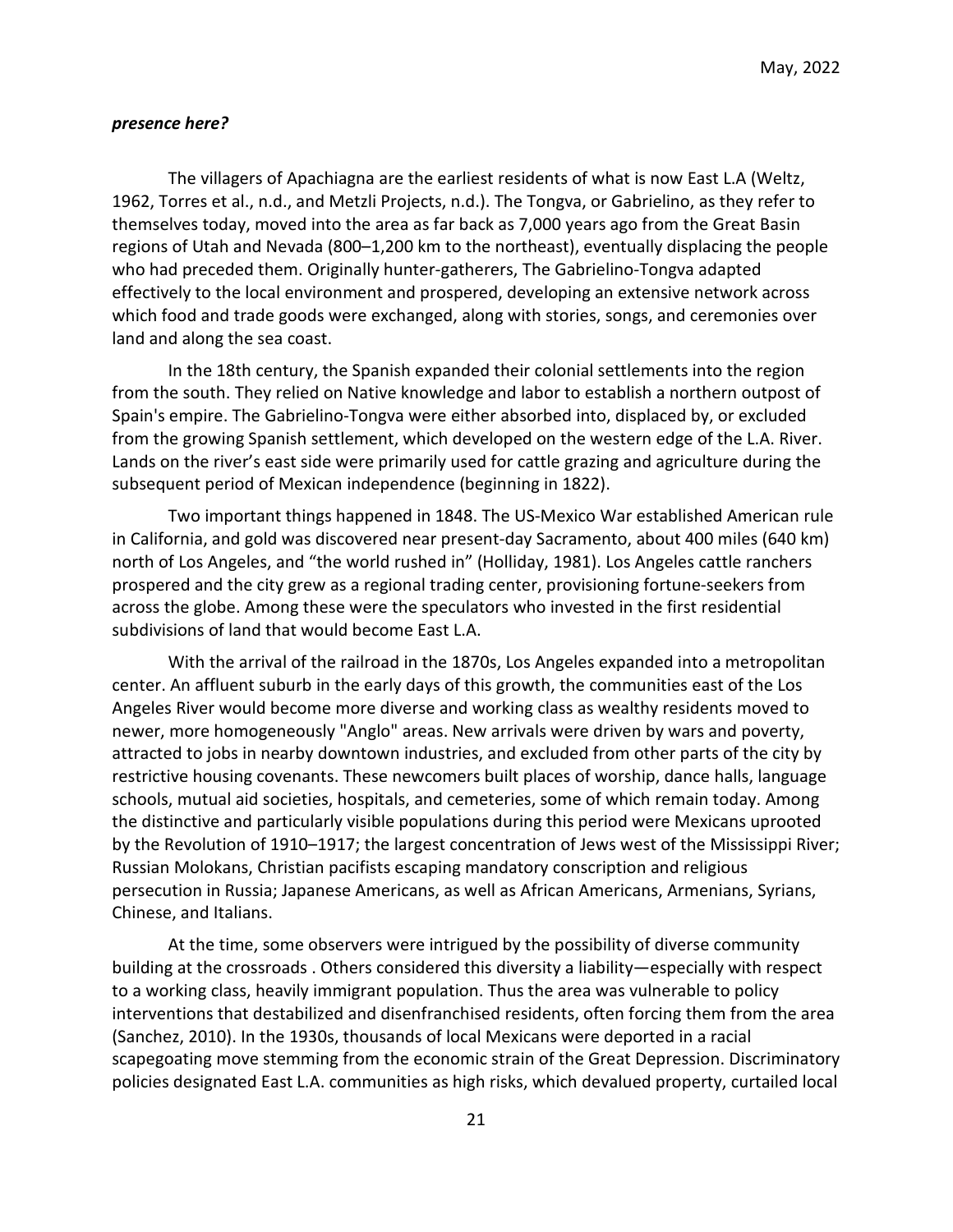home ownership, and paved the way for destructive urban renewal projects. During World War II, the city's entire Japanese American population was removed and incarcerated in inland camps. Starting in the 1940s, suburban expansion came disproportionately at the expense of East L.A. residents. The freeways routed through the area degraded the quality of life, separated families and entire communities, and displaced at least 10,000 residents.

The presence and pathways of earlier generations are recorded in the land. Archaeological findings confirm the wide-reaching trade networks of the Gabrielino-Tongva. Some municipal boundaries and thoroughfares correspond with ancient routes and former rancho boundaries (Nelson et al., 1964). In the built landscape, bygone people and events are remembered in monuments, buildings, place names, and public art. East L.A.'s many religiously and ethnically-specific cemeteries amark the passage of earlier generations of Catholic, Jewish, Chinese, Russian Molokan, and Serbian residents. Evergreen Cemetery, the city's oldest nondenominational burial ground, is an East L.A. landscape that embodies both the urge to remember and the ease of forgetting those who came before. The site is the final resting place of city leaders, veterans of conflicts dating back to the U.S.–Mexico War of 1848, indigent people, and regular folks who are memorialized on headstones in Armenian, English, Japanese, and Spanish.



In 2005, while preparing for a street-widening project alongside the cemetery, archaeologists working for the city's transportation authority discovered the graves of 174 people whose burial in a former "potter's" field had been covered over under 14-feet of dirt. DNA analysis of the human remains, and examination of the headstones and materials recovered from the graves, revealed that most were Chinese, likely railroad workers who had settled in the city in the late 1800s (Gust 2007, Goldstein and Sekhon 2012 Credit for excavated Chinese materials: Photo by and courtesy of Cogstone Resource Management, Inc.] Trilingual memorial wall in English, Spanish, and Chinese for the excavated "potters" field. Photo by Laura Dominguez, courtesy of the Los Angeles Conservancy.]

The influence and legacies of ancestors animate enduring social and cultural practices in East L.A.—from musical styles engendering hybridity to foodways. Current residents also evoke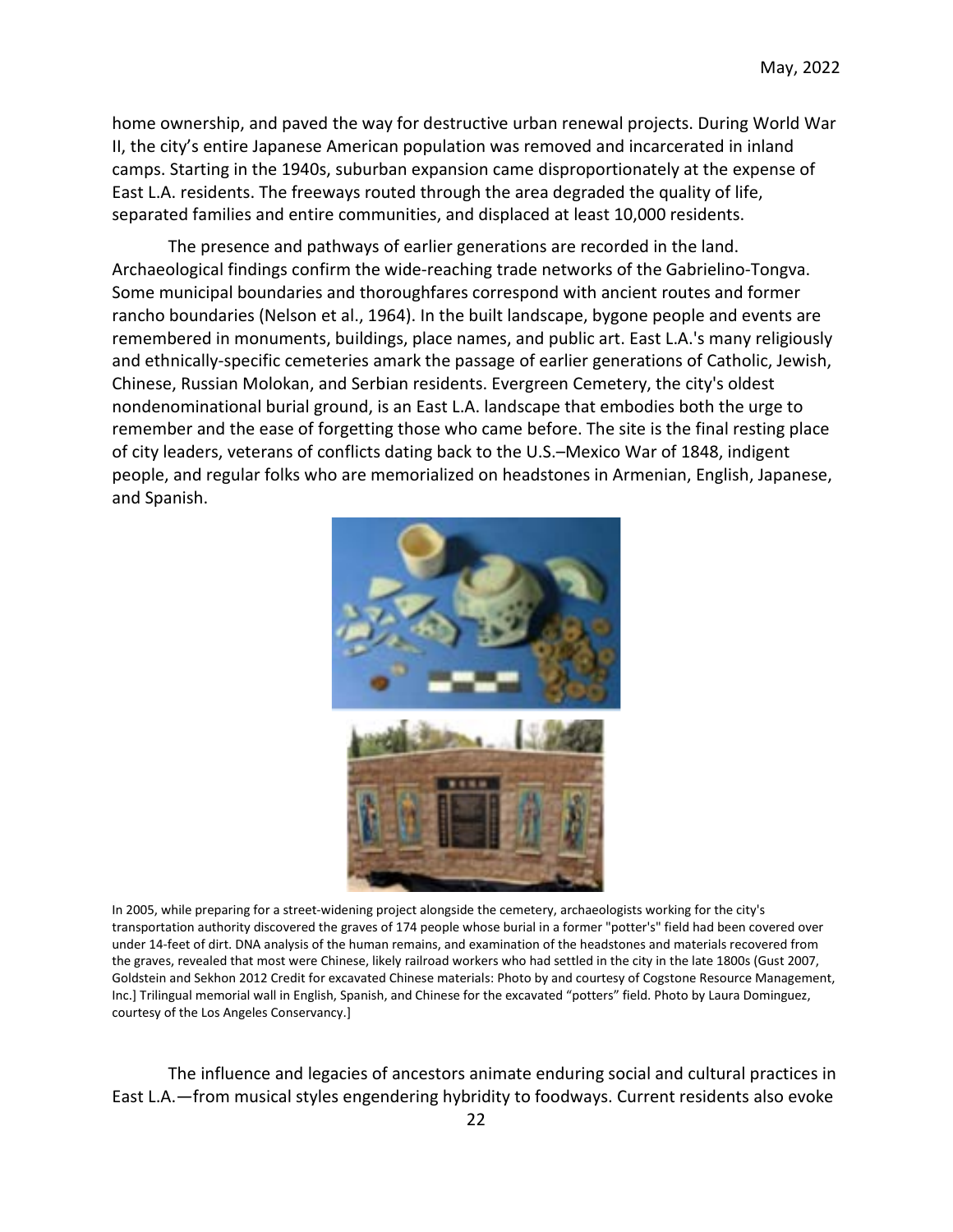with pride the history of local grassroots efforts to resist and organize for social justice. Today's activists build on this lineage and memorialize it creatively in song, place names, formal historic designations, and community events.



Today a powerful reminder of East L.A.'s ongoing struggles over space and newer gentrification threats is expressed in a mural on a public housing complex, Ramona Gardens, sponsored by the local councilman's office. Completed in 2008 by Raul González, Ricardo Estrada, and Joséph "Nuke" Montalvo, the mural "Conoce Tus Raíces" depicts Toypurina, a local 24-year-old Indigenous woman who led a nearby rebellion against L.A.'s Spanish colonizers in 1784. Photo by Alan Nakagawa

### *What other places in the world are like this one?*

With its history of ethnic succession and reputation as an immigrant enclave, East L.A. resembles other places where the interactions of diverse populations have shaped distinct heritages and surfaced structural inequalities. It resembles international cities, centers of trade, and urban districts from São Paulo to New Orleans, Singapore's Kampong Glam neighborhood to New York's Lower East Side. Like these, it is a transnational space where the movement of people extends the scope of communities beyond neat political borders.

East L.A. is similar to many old urban centers that were historical ports of entry or way stations—places en route to somewhere else, possibly somewhere better. Like ethnic enclaves around the world, East L.A. is a place formed from policies designed to exclude and segregate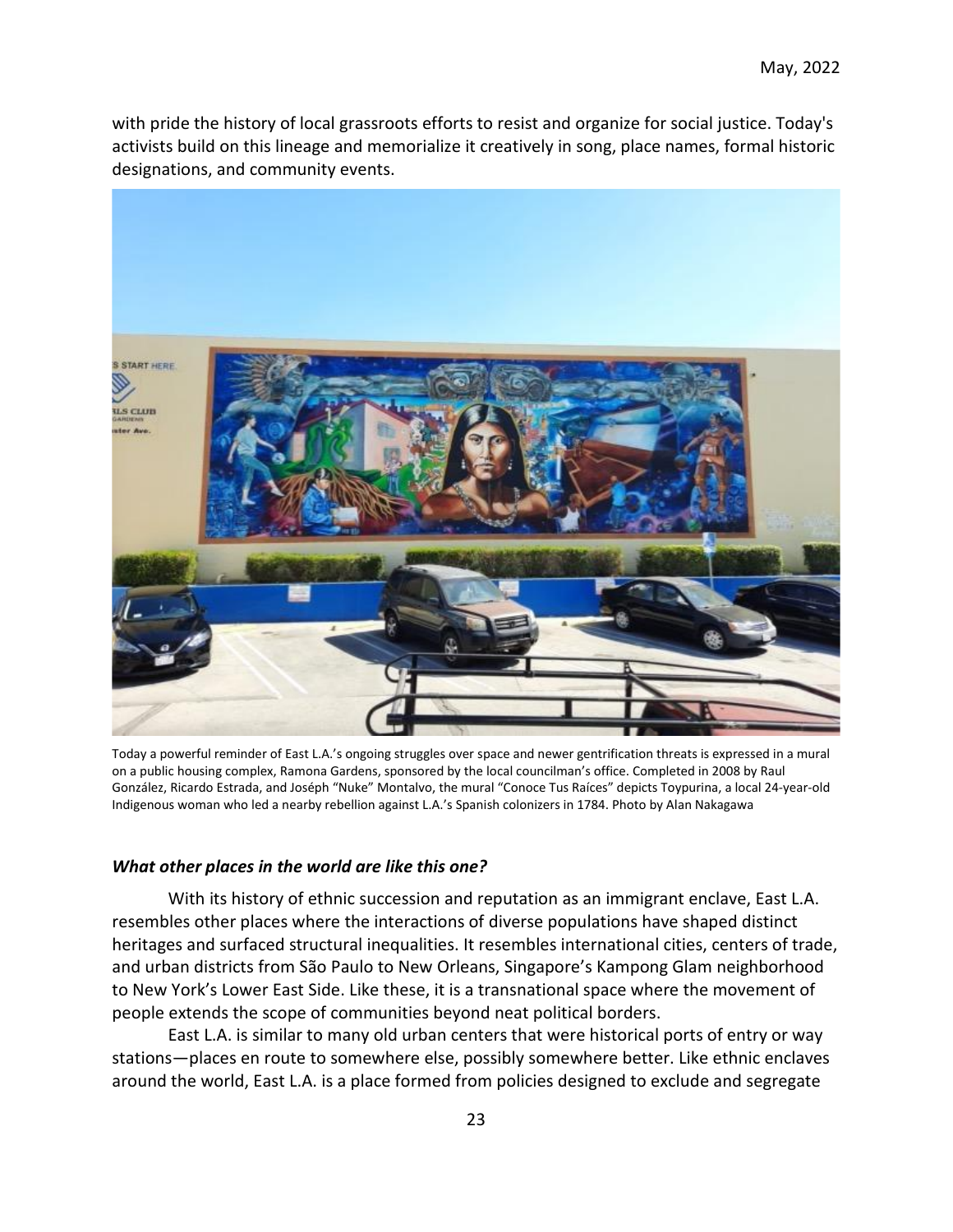populations, but which has also served as a site of refuge and deliberate long-term settlement. Even after former residents have moved away, such places often continue to be an anchor for identity and belonging.

Today as investors and people move back into city centers, East L.A. also resembles places worldwide where gentrification has become a pressing concern. These communities, which once suffered from neglect or direct assault, are now reimagined for material investment and consumption. As in the past, East L.A. residents are organizing for environmental justice, housing rights, educational equality, and the right to stay. These advocacy efforts join international and national conversations spotlighting increasing tensions between ongoing migration, displacement, and globalization.

## **Why the "Crossroads" device works**

People have always been on the move, and we can expect this will not change. The people, places, and patterns may change, but the underlying experiences remain the same.

In both senses—intersections where people meet, and crucial moments for decisions we believe that today, humanity is at a crossroads. Today, roughly one in seven people on earth, or more than one billion people, are estimated to have migrated at least once in their lives. 763 million people are internal migrants who have moved within the country where they were born. 272 million people are international migrants, who have moved from one country to another. Many of the forces driving migration today are the same as what have mobilized our ancestors, including poverty, conflict and violence, persecution, political instability, labor shortages, competition for resources, natural disasters and more gradual environmental changes. By 2050, there may be as many as 405 million international migrants around the world, and as many as one billion climate migrants.

As we write this in Spring 2022, the spread of COVID-19 over the past two years shows us how interconnected places are to one another, regardless of how distant and disconnected they might have seemed. The inevitability of people on the move in such an interconnected world means greater numbers of people coming in contact with more people of diverse backgrounds, heightening the need to make the world safe for cultural differences. The decisions we make about migration and displacement now will affect the future of millions of people. Will we adapt to the changes migration brings and find ways to live together? Or will we resist change and allow our differences to divide us?

### **Acknowledgments**

Portions of this paper are based on material presented at a 2020 virtual conference jointly sponsored by the Royal Anthropological Institute and the Royal Geographic Society, and a 2022 virtual conference of the National Council on Public History. A more extended description of the exhibition's interactive features is included in Ginsberg (2020). The Exhibition Development Team also includes: Nell Koneczny, Paula Millet, John Powell, Seth Waite, Madeline Wan, Melanie Welch, and Erin Younger, with special thanks to Harriet Evans for material on urban China, and for feedback on exhibition script and design documents, Betty Belanus, Amalia Cordova, Eduardo Diaz, Gilbert Estrada, William David Estrada, Andrea Kim Neighbors, Somi Kim, Mary Linn, Magdalena Mieri, and Margaret Salazar-Porzio. The *World on the Move*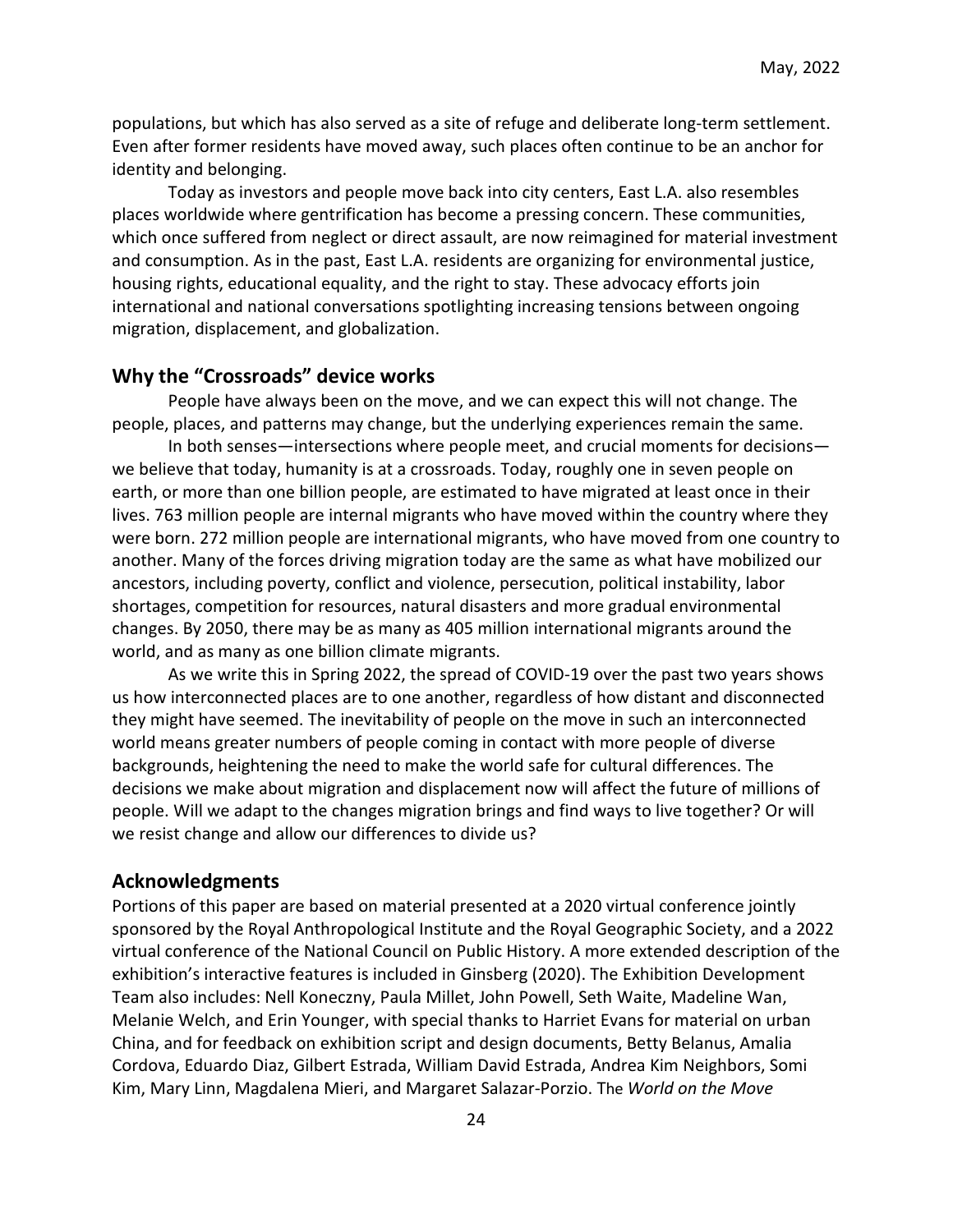Advisory Board includes: Miguel Diaz-Barriga, Leo Chavez, Margaret Dorsey, Matthew Durington, Judith Friedenberg, Sarah Green, Monica Heller, Laurel Kendall, Noel Salazar, Lynn Stephen, and Miguel Vilar. Initiative funding for initial exhibition planning came from the Wenner-Gren Foundation for Anthropological Research, the Secretary of the Smithsonian Institution, the American Anthropological Association and from William Heaney, and an evaluation framework was established with the help of Randi Korn Associates.

# **References Cited:**

Alaska Department of Fish and Game, Division of Subsistence. 2017. *Subsistence in Alaska: A Year 2017 Update*.

[https://www.adfg.alaska.gov/static/home/subsistence/pdfs/subsistence\\_update\\_2017.pdf.](https://www.adfg.alaska.gov/static/home/subsistence/pdfs/subsistence_update_2017.pdf) Accessed 15 May 2022.

Alaska Department of Labor and Workforce Development. 2020. Alaska Population Overview: 2019 Estimates. Juneau: Department of Labor and Workforce Development.

Architectural Resources Group, Inc. 2014. *Historic Resources Survey Report: Boyle Heights Community Plan Area.* Prepared for City of Los Angeles, Department of City Planning, Office of Historic Resources. [https://planning.lacity.org/odocument/b31b12ce-5c90-4165-bd8e](https://planning.lacity.org/odocument/b31b12ce-5c90-4165-bd8e-a899ce940b64/BoyleHeights_SurveyReport.pdf.pdf)[a899ce940b64/BoyleHeights\\_SurveyReport.pdf.pdf](https://planning.lacity.org/odocument/b31b12ce-5c90-4165-bd8e-a899ce940b64/BoyleHeights_SurveyReport.pdf.pdf) . Accessed 4 May 2022.

Arutianov, S.A. 1988. "Even: Reindeer Herders of Eastern Siberia." In *Crossroads of Continents: Cultures of Siberia and Alaska*, edited by William W. Fitzhugh and Aron Crowell. Washington, D.C. Smithsonian Institution Press, 35–38.

Avila, Eric. 2004. *Popular Culture in the Age of White Flight: Fear and Fantasy in Suburban Los Angeles.* Berkeley: University of California Press.

Braje, Todd J., Tom D. Dillehay, Jon M. Erlandson, Richard G. Klein, Torben C. Rick. 2017. Finding the first Americans. *Science* 358(6363):592–4[. https://DOI.org/10.1126/science.aao5473.](https://doi.org/10.1126/science.aao5473)

Crate, Susan A. 2013. *Climate Change and Human Mobility in Indigenous Communities of the Russian North*. Washington, DC: Brookings Institution.

Delgadillo, Natalie. 2017. "The Neighborhood that Went to War Against Gentrifiers." In *Bloomberg CityLab* (3/1/2017) [https://www.bloomberg.com/news/articles/2017-03-01/the](https://www.bloomberg.com/news/articles/2017-03-01/the-gentrification-battles-of-east-l-a-s-boyle-heights)[gentrification-battles-of-east-l-a-s-boyle-heights](https://www.bloomberg.com/news/articles/2017-03-01/the-gentrification-battles-of-east-l-a-s-boyle-heights) . Accessed 4 May 2022.

Echo-Hawk, Roger C. 2000. "Ancient History in the New World: Integrating Oral Traditions and the Archaeological Record in Deep Time." *American Antiquity* 65 (2): 267–90.

Estrada, Gilbert. 2005. "If You Build It, They Will Move: The Los Angeles Freeway System and the Displacement of Mexican East Los Angeles, 1944-1972." *Southern California Quarterly* 87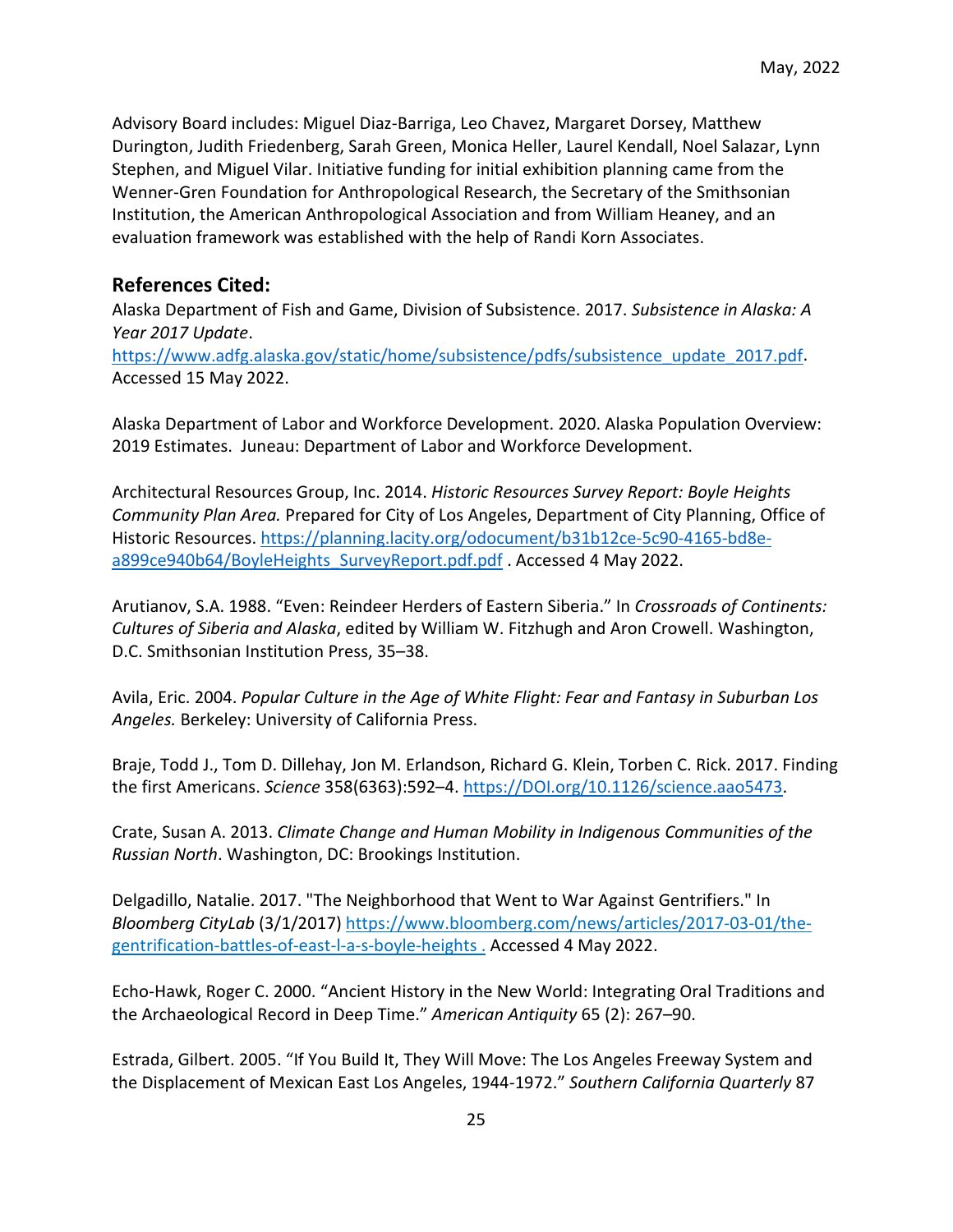(3): 287–315.

Estrada, William D. 2008. *The Los Angeles Plaza: Sacred and Contested Space*. Austin: University of Texas Press.

Ethington, Phillip J. 2010. "Ab Urbis Condita: Regional regimes since 13,000 Before Present." In *A Companion to Los Angeles,* William Deverell and Greg Hise, eds*.* Chichester: U.K./Malden, MA: Wiley-Blackwell, 177–215.

Fitzhugh, William W. 1994. "Crossroads of Continents: Review and Prospect." In *Anthropology of the North Pacific Rim*, William W. Fitzhugh and Valérie Chaussonnet, eds.. Washington, D.C.: Smithsonian Institution Press, 27–51.

Friedman, Ralph. 1955. "U.N. in Microcosm: Boyle Heights: An Example of Democratic Progress," In *Frontier: The Voice of the New West*, March: 12.

Ginsberg, Daniel. 2020. Offering Information Education in Public Libraries through Exhibit Design. *Teaching and Learning Anthropology Journal* 3(1):61–6. [https://doi.org/10.5070/T33147071.](https://doi.org/10.5070/T33147071)

Gokcigdem, Elif M. 2016. *Fostering Empathy through Museums*. Lanham, MD: Rowman & Littlefield.

Goldstein, Steve, Sharon Sekhon, Nancy I. Bautista, Bob Drwila, Gabrielle Garcia, Jason Hong, Bridget Kane Kelly, Michelle Alexandra Lopez, Deanna Matsumoto. 2012. *Evergreen in the City of Angels: A History of a Los Angeles Cemetery.* Los Angeles: Studio for Southern California History.

Gómez-Quiñones, Juan. 1994. "Anacapa, A Society Upon a Place and Time: Mexican Greater East Los Angeles" and "An East Side Profile in Historical Sequence." Cultural Needs Assessment-Metro East Side Extension.

Gottlieb, Robert. 2007. *Reinventing Los Angeles: Nature and Community in the Global City*. Cambridge, Mass.: MIT Press.

Gumprecht, Blake. 1999. *The Los Angeles River: Its Life, Death, and Possible Rebirth.* Baltimore: Johns Hopkins University Press.

Gust, Sherri, Glover, A., and Houck, K. 2007. "The Historic Los Angeles Cemetery (CA-LAN-3553), Los Angeles Metro Gold Line Project, East Portal Area, Los Angeles, CA". Final Report by Cogstone Resource Management Inc. for the Metropolitan Transportation Authority. [http://libraryarchives.metro.net/dpgtl/archaeology/2007-historic-los-angeles-cemetary-final](http://libraryarchives.metro.net/dpgtl/archaeology/2007-historic-los-angeles-cemetary-final-report/2007-historic-los-angeles-cemetery-final-summary-report.pdf)[report/2007-historic-los-angeles-cemetery-final-summary-report.pdf](http://libraryarchives.metro.net/dpgtl/archaeology/2007-historic-los-angeles-cemetary-final-report/2007-historic-los-angeles-cemetery-final-summary-report.pdf) . Accessed 1 May 2022.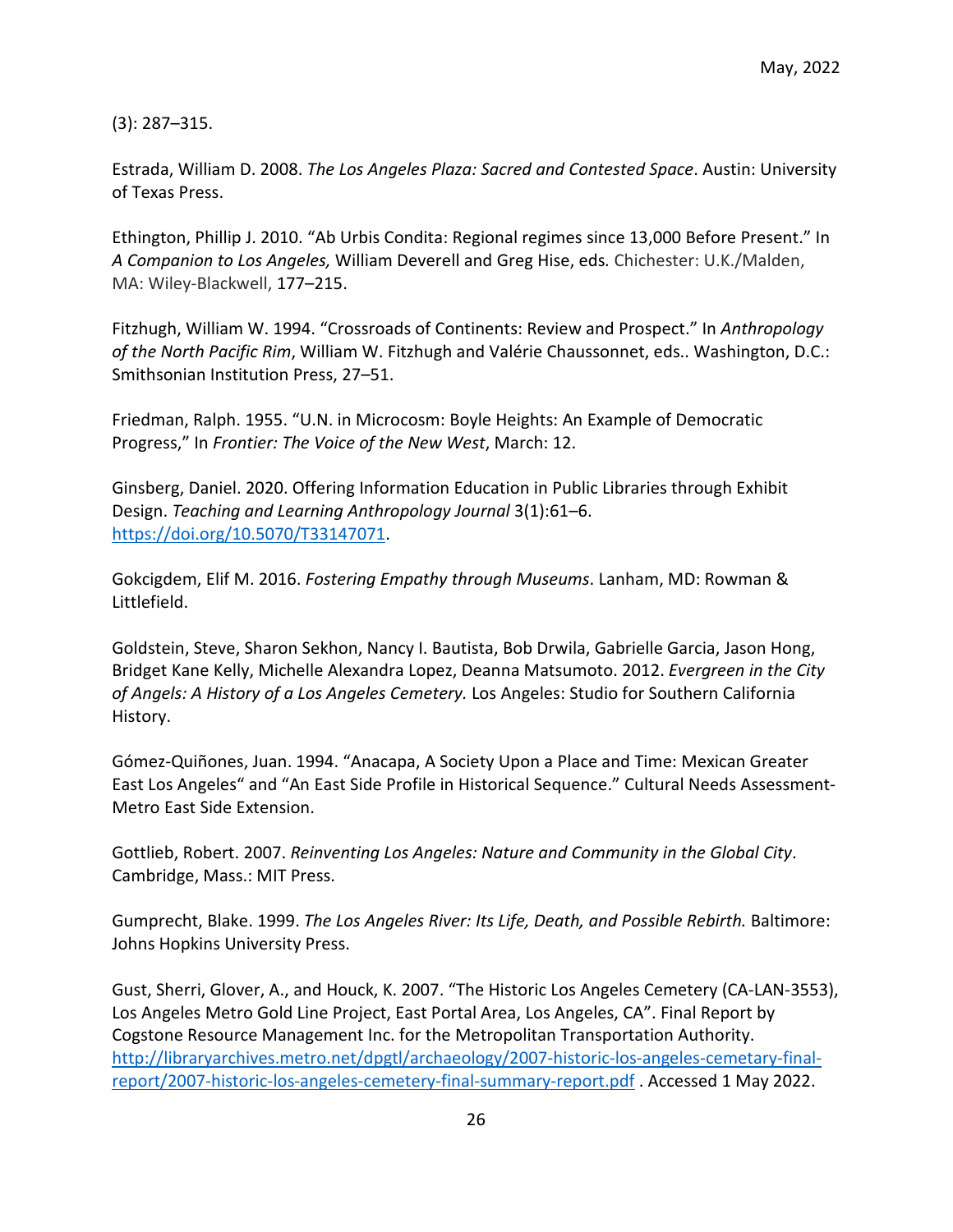Harvati, Katerina, Eleni Panagopoulou, and Curtis Runnels. 2009. The Paleoanthropology of Greece, *Evolutionary Anthropology* 18:131-143. [https://doi.org/10.1002/evan.20219.](https://doi.org/10.1002/evan.20219) Accessed 18 May 2022.

Headland, Thomas N., Lawrence A. Reid, M. G. Bicchieri, Charles A. Bishop, Robert Blust, Nicholas E. Flanders, Peter M. Gardner, Karl L. Hutterer, Arkadiusz Marciniak, Robert F. Schroeder, and Stefan Seitz. 1989. Hunter-Gatherers and Their Neighbors from Prehistory to the Present [and Comments and Replies]. *Current Anthropology* 30(1): 43-66. [doi:10.2307/2743304.](https://doi.org/10.2307/2743304) Accessed 18 May 2022.

Heleniak, Timothy. 2017. "Boom and Bust: Population Change in Russia's Arctic Cities." In Sustaining Russia's Arctic Cities: Resource Politics, Migration, and Climate Change, Robert W. Orttung,ed. Pp. 67-87. New York: Berghahn Books.

Hershkovitz, Israel, Gerhard W. Weber, Rolf Quam, et al. 2018. The earliest modern humans outside Africa, *Science* 359(6374): 456-459 [https://doi.org/10.1126/science.aap8369.](https://doi.org/10.1126/science.aap8369) Accessed 18 May 2022.

Hoffecker, John F. 2017. *Modern Humans: Their African Origin and Global Dispersal.* New York: Columbia University Press.

Hoffecker, John F., and Scott A. Elias. 2007. *Human Ecology of Beringia*. New York: Columbia University Press.

Hoffecker, John F., Scott A. Elias, and Dennis H. O'Rourke. 2014. "Out of Beringia?" *Science*, New Series 343 (February 28): 979–80.

Holliday, J.S. 1981. *The World Rushed In: The California Gold Rush Experience.* Norman: University of Oklahoma Press.

Hudson, Heather E. 2011. *Digital Diversity: Broadband and Indigenous Populations in Alaska*. Anchorage, AK: Institute of Social and Economic Research, University of Alaska, Anchorage. [https://iseralaska.org/static/legacy\\_publication\\_links/DigitalDiversityAlaskaHudson.pdf.](https://iseralaska.org/static/legacy_publication_links/DigitalDiversityAlaskaHudson.pdf) Accessed 15 May 2022.

Hultén, Eric. 1937. *Outline of the History of Arctic and Boreal Biota during the Quaternary Period*. Stockholm: Bokförlags Aktiebolaget Thule.

Hummel, Laurel J. 2005. :The U.S. Military as Geographical Agent: The Case of Cold War Alaska," *Geographical Review* 95(1): 47-72.

Ickert-Bond, Stefanie M., David F. Murray, and Eric DeChaine. 2009. "Contrasting Patterns of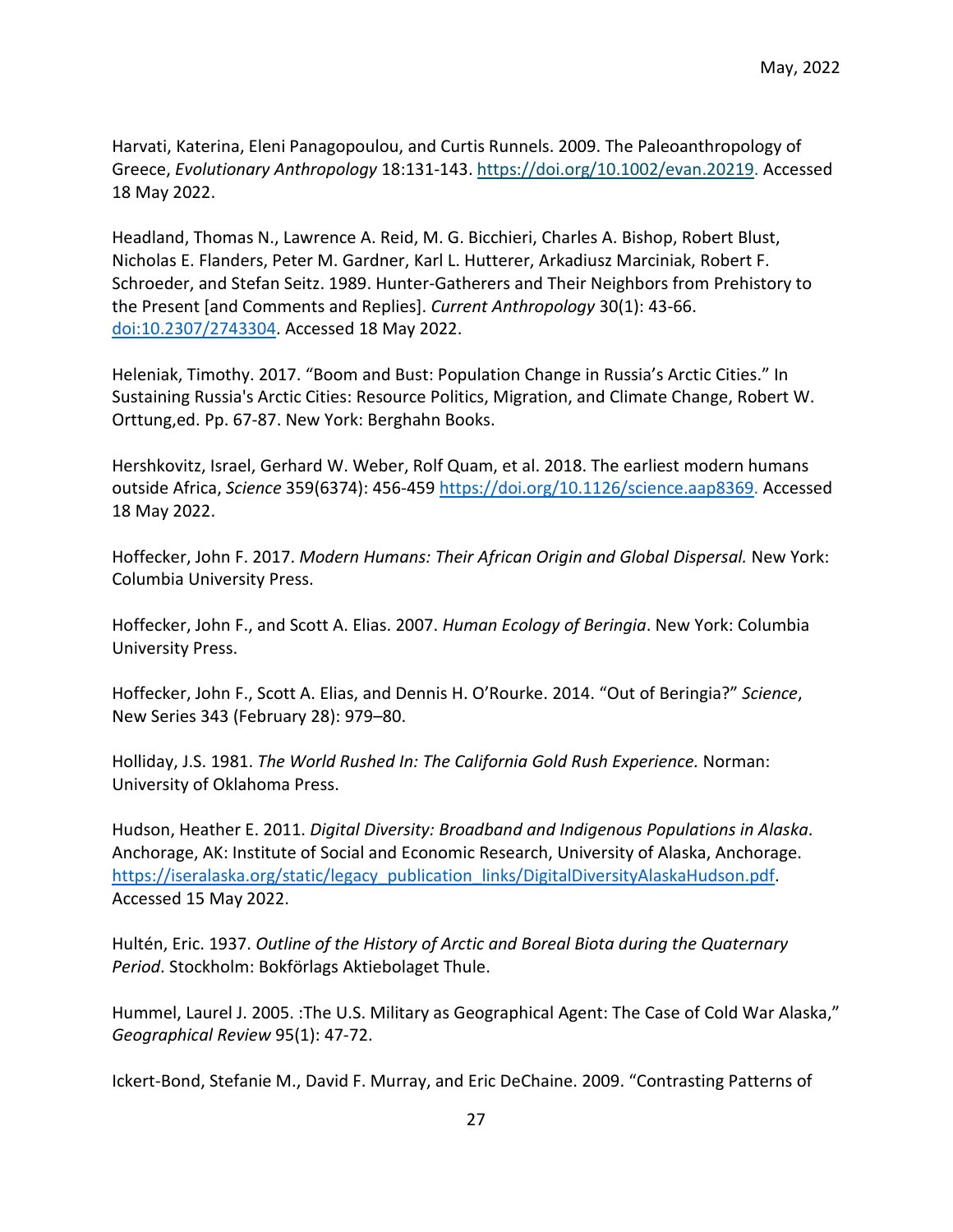Plant Distribution in Beringia." *Alaska Park Science* 8 (2): 26–32.

Kyriakopoulos, Irene. 2019. Europe's Responses to the Migration Crisis: Implications for European Integration. Washington, DC: Institute for National Strategic Studies, National Defense University[. https://inss.ndu.edu/Media/News/Article/1824758/europes-responses-to](https://inss.ndu.edu/Media/News/Article/1824758/europes-responses-to-the-migration-crisis-implications-for-european-integration/)[the-migration-crisis-implications-for-european-integration/.](https://inss.ndu.edu/Media/News/Article/1824758/europes-responses-to-the-migration-crisis-implications-for-european-integration/) Accessed 14 May 2022.

Maldonado, Julie Koppel, Christine Shearer, Robin Bronen, Kristine Peterson, and Heather Lazarus. 2013. The Impact of Climate Change on Tribal Communities in the US: Displacement, Relocation, and Human Rights." *Climatic Change* 120 (3): 601-14

Metzli Projects, [https://www.meztliprojects.org/,](https://www.meztliprojects.org/) accessed 8 May 2022.

Nelson, Howard, Cornelius Loesser, Eugene McMillian, Richard Reeves, Frank Scott, and Paul Zierer. 1964. "Remnants of the Ranchos in the Urban Pattern of Los Angeles." *California Geographer* 5: 1–11.

Romo, Ricardo. 1983. *East Los Angeles: History of a Barrio*. Austin: University of Texas Press.

Sakakibara, Chie. 2008. "'Our Home Is Drowning': Iñupiat Storytelling and Climate Change in Point Hope, Alaska." *Geographical Review* 98 (4): 456–75.

Sanchez, George J. 1993. *Becoming Mexican American: Ethnicity, Culture, and Identity in Chicano Los Angeles, 1900-1945*. New York: Oxford University Press.

Sanchez, George J. 2010. "Disposable People, Expendable Neighborhoods." In *A Companion to Los Angeles*, William Deverell and Greg Hise, eds. Chichester, U.K./Malden, MA: Wiley-Blackwell, 129–46.

Spitzzeri, Paul R. 2019. "Victorian Fair Preview: Connecting with Nature at Hollenbeck Park." *The Homestead Blog* (April 23, 2019). [https://homesteadmuseum.blog/2019/04/23/victorian](https://homesteadmuseum.blog/2019/04/23/victorian-fair-preview-connecting-with-nature-at-hollenbeck-park/)[fair-preview-connecting-with-nature-at-hollenbeck-park/.](https://homesteadmuseum.blog/2019/04/23/victorian-fair-preview-connecting-with-nature-at-hollenbeck-park/) Accessed 8 May 2022.

Strasser, Thomas F. Curtis Runnels, Karl Wegmann, Eleni Panagopoulou, Floyd McCoy, Chad DeGregorio, Panagiotis Karkanas, and Nick Thompson. 2011. Dating Palaeolithic Sites in Southwestern Crete, Greece. *Journal of Quaternary Science* 26(5): 553–60. [https://doi.org/10.1002/jqs.1482.](https://doi.org/10.1002/jqs.1482) Accessed 8 May 2022.

Takakura, Hiroki. 2012. "The Shift from Herding to Hunting among the Siberian Evenki: Indigenous Knowledge and Subsistence Change in Northwestern Yakutia." *Asian Ethnology* 71 (1): 31-47. [https://asianethnology.org/downloads/ae/pdf/a1738.pdf.](https://asianethnology.org/downloads/ae/pdf/a1738.pdf) Accessed 8 May 2022.

Torres, Craig, Cindi Alvitre, Allison Fischer-Olson, Mishuana Goeman, and Wendy Teete, n.d.